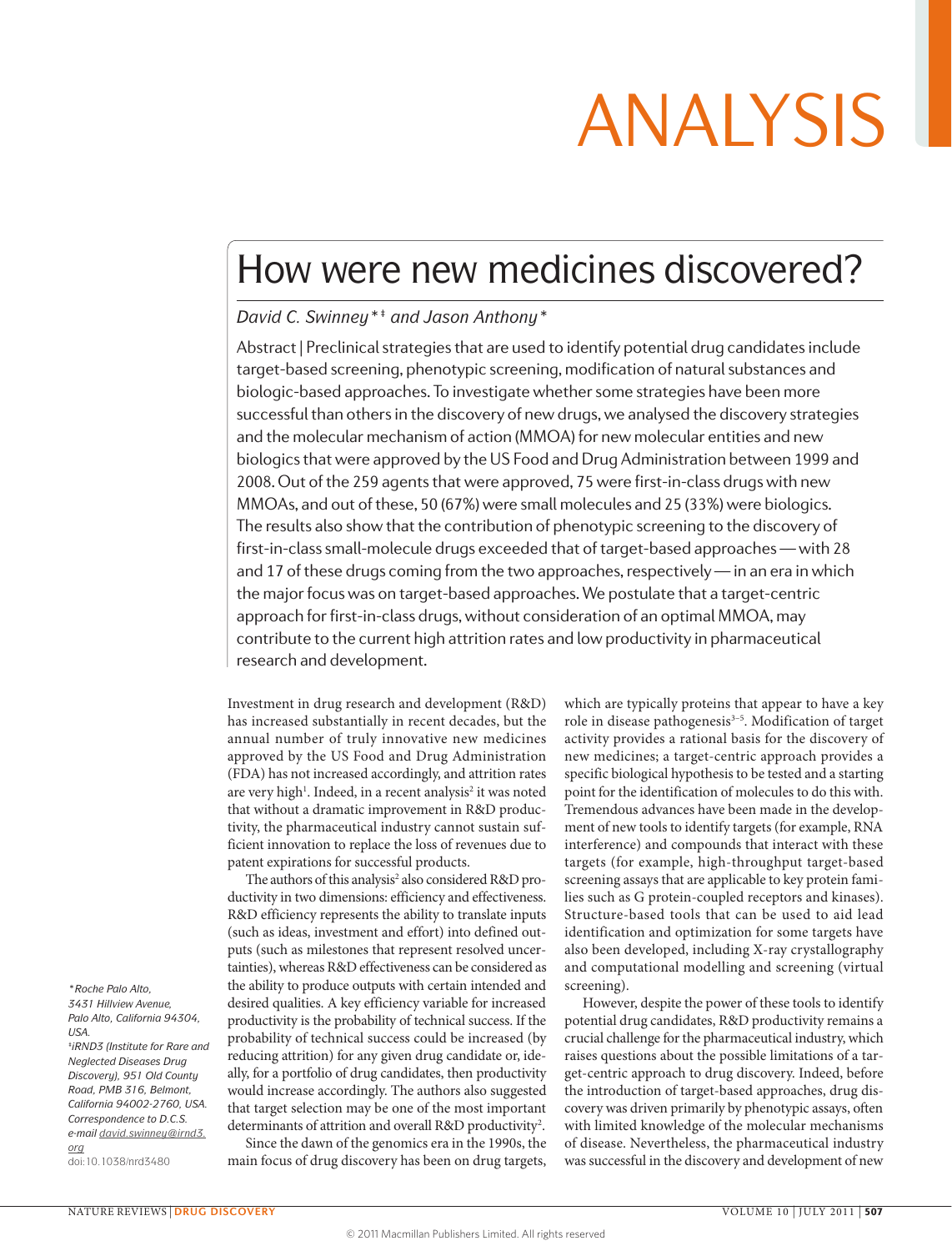innovative medicines; it has therefore been suggested that the more limited use of phenotypic screening in recent years has contributed to the current lack of success in drug R&D<sup>6,7</sup>.

These two different approaches to drug discovery — target-based screening and phenotypic screening each have advantages and disadvantages. The strengths of the target-based approach include the ability to apply molecular and chemical knowledge to investigate specific molecular hypotheses, and the ability to apply both small-molecule screening strategies (which can often be achieved using high-throughput formats) and biologicbased approaches, such as identifying monoclonal antibodies. A disadvantage of the target-based approach is that the solution to the specific molecular hypotheses may not be relevant to the disease pathogenesis or provide a sufficient therapeutic index.

A strength of the phenotypic approach is that the assays do not require prior understanding of the molecular mechanism of action (MMOA), and activity in such assays might be translated into therapeutic impact in a given disease state more effectively than in target-based assays, which are often more artificial. A disadvantage of phenotypic screening approaches is the challenge of optimizing the molecular properties of candidate drugs without the design parameters provided by prior knowledge of the MMOA. An additional challenge is to effectively incorporate new screening technologies into phenotypic screening approaches, which is important for addressing the traditional limitation of some of these assays: a considerably lower throughput than target-based assays.

In order to gain a better understanding of the factors that could contribute to the high attrition rates, and to provide insights that might help to reduce attrition and increase R&D productivity, we decided to investigate the approaches that were used in the discovery of recently introduced medicines. To achieve this, we analysed the characteristics of the new molecular entities (NMEs) and new therapeutic biologics that were approved by the FDA during the 10-year period between 1999 and 2008 by examining the discovery approach, the MMOA and whether the drug was first in its class.

#### Data and analysis

*Numbers of NMEs.* In the 10-year period between 1999 and 2008, the FDA approved 183 small-molecule drugs, 20 imaging agents and 56 new therapeutic biologics (259 agents overall). Out of these, 75 drugs were identified as first-in-class or with novel MMOAs based on the information provided in the product labels on the FDA website (see the *[Drugs@FDA](http://www.accessdata.fda.gov/scripts/cder/drugsatfda/)* website), and primary research and review publications (TABLE 1; [Supplementary infor](http://www.nature.com/nrd/journal/v10/n7/suppinfo/nrd3480.html)[mation S1](http://www.nature.com/nrd/journal/v10/n7/suppinfo/nrd3480.html) (table)). The specific sources for each drug are referenced in TABLE 1 and in [Supplementary information](http://www.nature.com/nrd/journal/v10/n7/suppinfo/nrd3480.html)   $S2$  (box).

#### New molecular entities

(NME). A medication containing an active ingredient that has not been previously approved for marketing in any form in the United States.

*Discovery approaches.* We divided the list of 259 agents into three general categories: first-in-class drugs (75 drugs), follower drugs (164 drugs) and imaging agents (20 agents; these were not further analysed). A list of all the drugs and their classification is provided in Supplementary information S1 (table) and a brief description of the discovery history of first-in-class drugs is provided in [Supplementary information S2](http://www.nature.com/nrd/journal/v10/n7/suppinfo/nrd3480.html) (box). We categorized the method of discovery of each new drug as target-based, phenotypic-based, modification of a natural substance, biologic-based or other (see Supplementary information S1 (table)). Overall, 100 NMEs were discovered using target-based approaches, 58 NMEs were discovered using phenotypic-based approaches, 18 NMEs were based on modifications of natural substances and 56 of the agents were biologics. All of the biologics can be considered to have been discovered using a target-based approach, and the main focus of our analysis is on the methods of discovery for smallmolecule first-in-class NMEs and follower NMEs; that is, small molecules that are in the same class as a previously approved NME.

*MMOA.*The MMOA of the NMEs was analysed because the limitations of a target-based approach with respect to the MMOA have been highlighted $8-10$ , and because the MMOA is a characteristic of drugs that has received less attention with regard to its connection to attrition. For the purpose of this article, MMOA is defined as the biochemical mechanism through which the structural interactions between the drug and its target(s) result in a functional response<sup>10-12</sup>, which is important in both drug efficacy and safety (BOX 1). The MMOA can affect how efficiently a binding interaction is coupled to the functional response, which can be assessed by considering biochemical efficiency (BOX 2).

For instance, resistance to the ATP-competitive kinase inhibitors gefitinib and erlotinib — which target the epidermal growth factor receptor (EGFR) kinase — has been shown to be due to mutations that alter the ATP binding site in such a way that they increase the affinity of the EGFR kinase domain for ATP. The functional consequence of these resistance mutations is therefore to enable ATP to compete more effectively with gefitinib and erlotinib<sup>12,13</sup>. This provides an explanation for the mechanism of resistance to these rapidly reversible ATP-competitive inhibitors, and also provides an explanation as to why irreversible covalent binding inhibitors overcome this resistance<sup>13</sup>.

An example of how the therapeutic utility of drugs that function through interaction with a receptor is influenced by their MMOA is provided by the tissueselective functional effects of the selective oestrogen receptor modulators (SERMs), which are mediated by SERM-induced structural changes in the oestrogen receptor<sup>14</sup>. Binding to the receptor initiates a series of molecular events, which culminate in the activation or repression of specific genes. The SERMs tamoxifen and raloxifene bind at the same site within the core of the ligand-binding domain, but with different binding modes that are translated into distinct conformations of the transactivation domain of the receptor. Transcriptional regulation of the oestrogen receptor is a complex process that involves the participation of co-activators and co-repressors, and the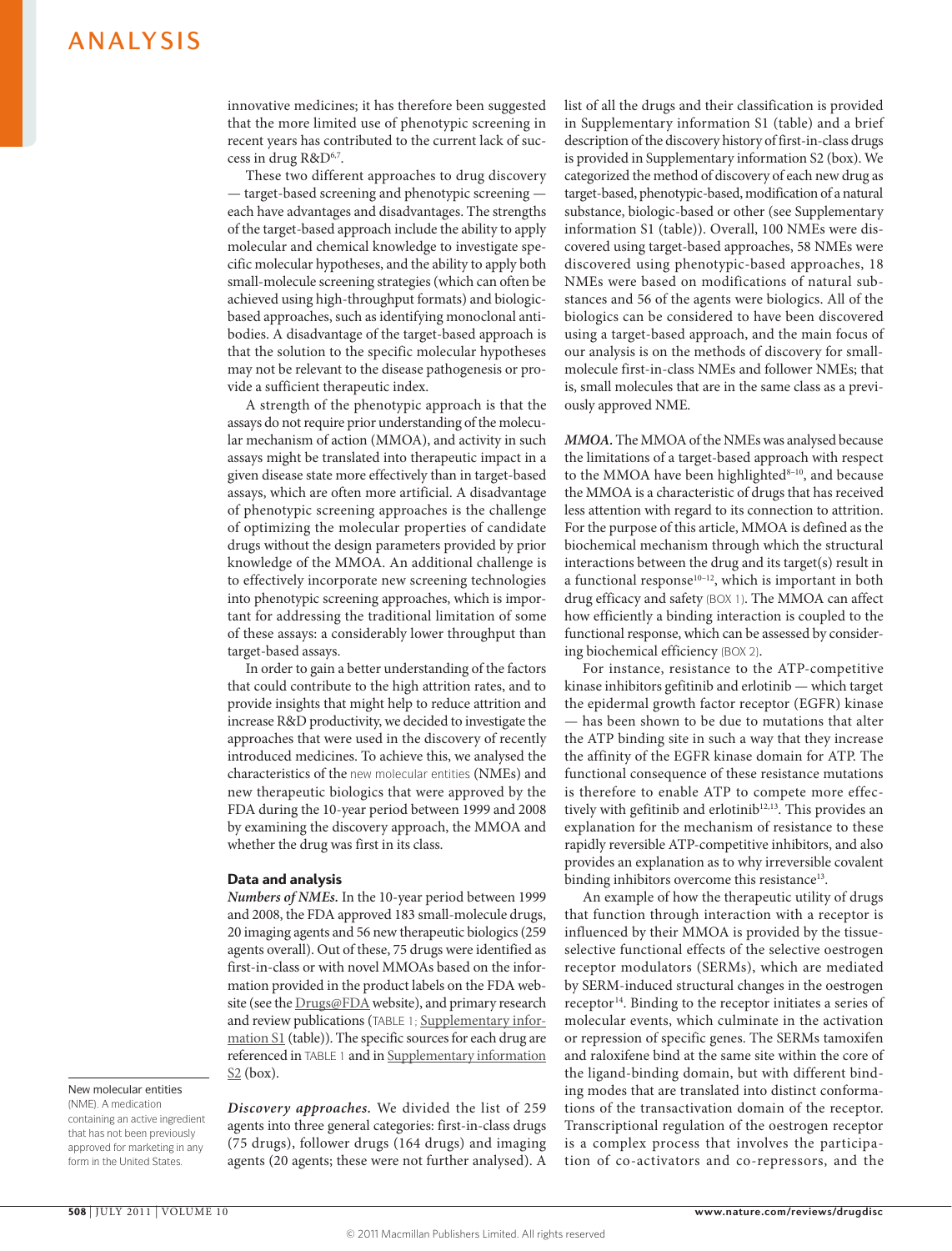| Table 1   First-in-class small-molecule new molecular entities approved by the FDA: 1999-2008 |  |  |
|-----------------------------------------------------------------------------------------------|--|--|
|-----------------------------------------------------------------------------------------------|--|--|

| Drug (trade name; company)                                            | <b>Therapeutic area</b> | <b>Target type</b>                  | Molecular mechanism of action              | <b>Refs</b>         |
|-----------------------------------------------------------------------|-------------------------|-------------------------------------|--------------------------------------------|---------------------|
| Discovered through phenotypic screening                               |                         |                                     |                                            |                     |
| Aripiprazole (Abilify; Bristol-Myers<br>Squibb/Otsuka Pharmaceutical) | <b>CNS</b>              | Receptor                            | Conformational/partial agonist             | 74,75,<br>$80 - 84$ |
| Azacitidine (Vidaza; Celgene/Pfizer)                                  | Cancer                  | Enyzme                              | Irreversible inhibition                    | 69,85               |
| Caspofungin (Cancidas; Merck)                                         | Infectious disease      | Enzyme                              | Noncompetitive inhibition                  | 71,86               |
| Cilostazol (Pletal; Otsuka)                                           | Cardiovascular          | Enzyme                              | Inhibition                                 | 87                  |
| Cinacalcet (Sensipar; Amgen)                                          | Metabolic               | Receptor                            | Allosteric activator                       | 29                  |
| Daptomycin (Cubicin; Cubist)                                          | Infectious disease      | NA (disrupts bacterial<br>membrane) | Unknown                                    | 88                  |
| Docosanol (Abreva; Avanir<br>Pharmaceuticals)                         | Infectious disease      | Unknown                             | Unknown                                    | $89 - 92$           |
| Ezetimibe (Zetia; Merck)                                              | Cardiovascular          | Transporter                         | Slow binding kinetics                      | 30                  |
| Fulvestrant (Faslodex; AstraZeneca)                                   | Cancer                  | Receptor                            | Antagonist-induced degradation             | 47,93,94            |
| Levetiracetam (Keppra; UCB Pharma)                                    | <b>CNS</b>              | Unknown                             | Unknown                                    | 95                  |
| Linezolid (Zyvox; Pfizer)                                             | Infectious disease      | Enzyme                              | Conformational                             | 28,96,97            |
| Lubiprostone (Amitiza; Sucampo<br>Pharmaceuticals)                    | Gastrointestinal        | Unknown                             | Unknown                                    | 98-100              |
| Memantine (Namenda; Forest)                                           | <b>CNS</b>              | Receptor                            | Uncompetitive and fast<br>binding kinetics | $101 - 103$         |
| Miglustat (Zavesca; Actelion)                                         | Rare diseases           | Enzyme                              | Reversible inhibition                      | 104,105             |
| Nateglinide<br>(Fastic; Novartis/Astellas)                            | Metabolic               | Unknown                             | Fast binding kinetics                      | 106-108             |
| Nelarabine (Arranon;<br>GlaxoSmithKline)                              | Cancer                  | DNA (nucleoside<br>analogue)        | Nucleotide chain termination               | 109-113             |
| Nitazoxanide (Alinia; Roche)                                          | Infectious disease      | Enzyme                              | Irreversible and redox                     | 78,79               |
| Nitisinone (Orfadin; Syngenta)                                        | Rare diseases           | Enzyme                              | Irreversible                               | 114-116             |
| Pemirolast (Alamast; Senten)                                          | Immune modulation       | Unknown                             | Unknown                                    | 117                 |
| Ranolazine (Ranexa; Gilead)                                           | Cardiovascular          | Unknown                             | Unknown                                    | 118-121             |
| Retapamulin (Altabax;<br>GlaxoSmithKline)                             | Infectious disease      | Enzyme                              | Allosteric inhibitor                       | 122                 |
| Rufinamide (Inovelon; Novartis)                                       | <b>CNS</b>              | Unknown                             | Unknown                                    | 123,124             |
| Sinecatechins<br>(Veregen; Medigene)                                  | Infectious disease      | Unknown                             | Unknown                                    | 125                 |
| Sirolimus (Rapamune; Pfizer)                                          | Immune modulation       | Enzyme                              | Conformational/inhibition                  | 70,126              |
| Varenicline (Chantix; Pfizer)                                         | <b>CNS</b>              | lon channel                         | Conformational/partial agonist             | 76                  |
| Vorinostat (Zolinza; Merck)                                           | Cancer                  | Enzyme                              | Equilibrium kinetics                       | 127,128             |
| Ziconotide (Prialt; Elan<br>Pharmaceuticals)                          | Pain and/or CNS         | lon channel                         | Equilibrium kinetics                       | 31                  |
| Zonisamide (Excegran; Dainippon<br>Pharmaceuticals)                   | <b>CNS</b>              | Unknown                             | Unknown                                    | 129                 |
| Discovered through target-based screening                             |                         |                                     |                                            |                     |
| Aliskiren (Tekturna; Novartis)                                        | Cardiovascular          | Enzyme                              | Equilibrium binding                        | 38,130              |
| Aprepitant (Emend; Merck)                                             | Gastrointestinal        | Receptor                            | Slow binding kinetics                      | 46                  |
| Bortezomib (Velcade; Millenium<br>Pharmaceuticals)                    | Cancer                  | Enzyme                              | Equilibrium binding                        | 131,132             |
| Bosentan (Tracleer; Actelion)                                         | Cardiovascular          | Receptor                            | Equilibrium binding                        | 37                  |
| Conivaptan<br>(Vaprisol; Astellas Pharma)                             | Metabolic               | Receptor                            | Equilibrium binding                        | 133                 |
| Eltrombopag (Promacta;<br>GlaxoSmithKline)                            | Immune                  | Receptor                            | Noncompetitive agonist                     | 36                  |
| Gefitinib (Iressa; AstraZeneca)                                       | Cancer                  | Enzyme                              | Stabilize inactive conformation            | 41,42               |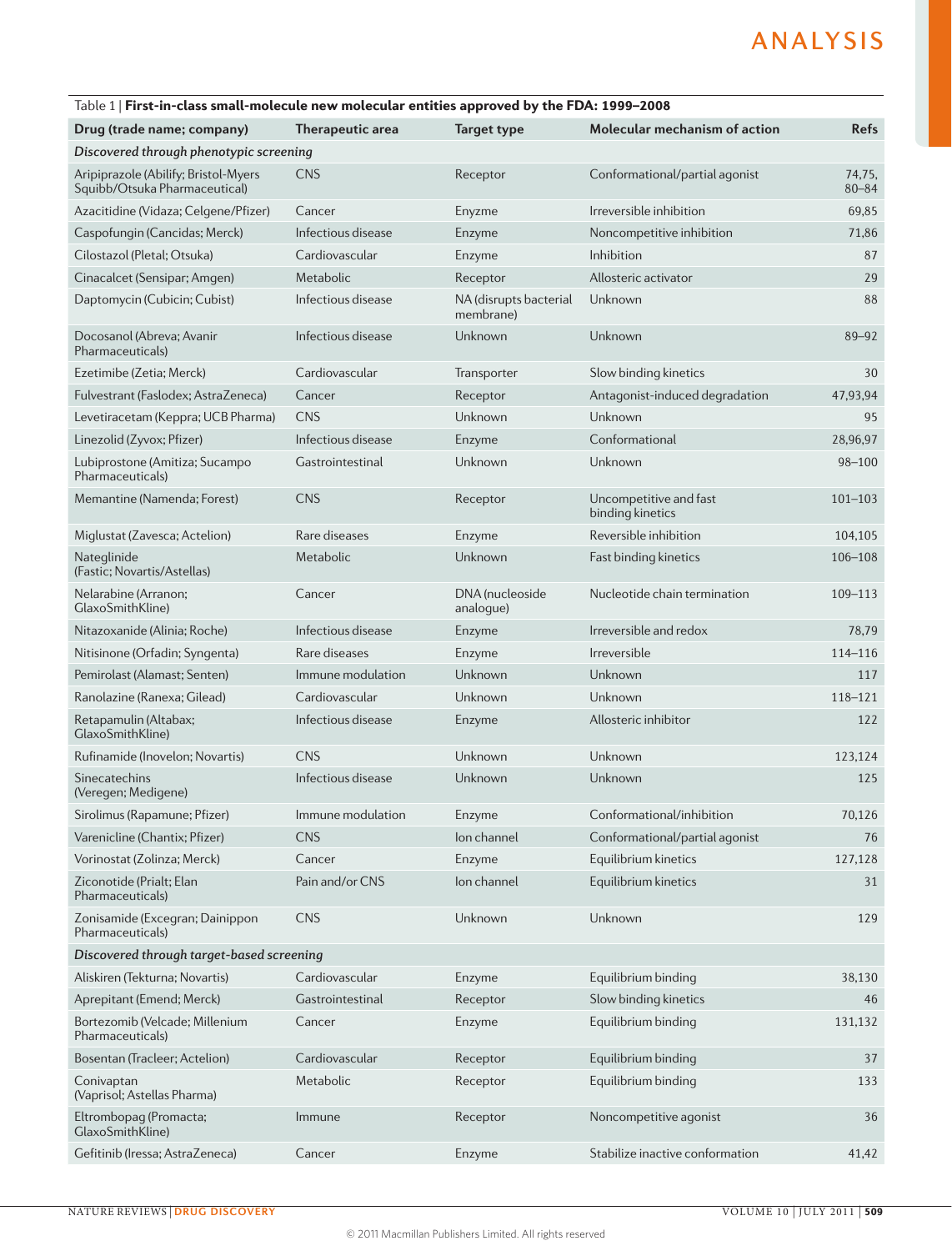| Drug (trade name; company)                                 | Therapeutic area   | <b>Target type</b>   | Molecular mechanism of action          | <b>Refs</b>       |
|------------------------------------------------------------|--------------------|----------------------|----------------------------------------|-------------------|
| Imatinib (Gleevec; Novartis)                               | Cancer             | Enzyme               | Stabilizes inactive conformation       | 49                |
| Maraviroc (Celsentri; Pfizer)                              | Infectious disease | Receptor             | Conformational and/or allosteric       | 134-137           |
| Mifepristone (Mifeprex; Aventis<br>Pharma)                 | Reproductive       | Receptor             | Conformational antagonist              | 138-141           |
| Orlistat (Xenical; Roche)                                  | Metabolic          | Enzyme               | Irreversible                           | 35,142            |
| Raltegravir (Isentress; Merck)                             | Infectious disease | Enzyme               | Traps conformational state             | 39,40,143,<br>144 |
| Ramelteon (Rozerem; Takeda<br>Pharmaceuticals)             | <b>CNS</b>         | Receptor             | Equilibrium binding                    | 72,145            |
| Sitagliptin (Januvia; Merck)                               | Metabolic          | Enzyme               | Equilibrium binding                    | 33,146            |
| Sorafenib (Nexavar; Bayer)                                 | Cancer             | Enzyme               | Conformation state-specific inhibition | 44                |
| Sunitinib (Sutent; Pfizer)                                 | Cancer             | Enzyme               | Conformation state-specific inhibition | $147 - 150$       |
| Zanamivir<br>(Relenza; GlaxoSmithKline)                    | Infectious disease | Enzyme               | Equilibrium binding                    | 34,151            |
| Discovered based on natural substrate or natural substance |                    |                      |                                        |                   |
| Acamprosate (Campral; Merck)                               | <b>CNS</b>         | lon channel          | Conformational channel modulator       | 152               |
| Aminolevulinic acid (Levulan; Berlex)                      | Dermatology        | NA (photosensitizer) | Redox                                  | 153,154           |
| Fondaparinux (Arixtra; Sanofi)                             | Cardiovascular     | Enzyme               | Irreversible                           | $155 - 157$       |
| Sapropterin (Kuvan; BioMarin)                              | Rare diseases      | Enzyme               | Cofactor                               | 158-161           |
| Verteporfin (Visudyne; QLT)                                | Ocular             | NA (photoreaction)   | Redox                                  | 77,162            |
|                                                            |                    |                      |                                        |                   |

CNS, central nervous system; FDA, US Food and Drug Administration; NA, not applicable.

different conformations presumably change the affinity of the receptor for the interacting co-activators and corepressors. The change in co-repressor affinity alters the composition of the distinct cellular co-regulatory complexes that modulate the functional transcriptional activity<sup>14</sup>.

Table 1 cont. | First-in-class small-molecule new molecular entities approved by the FDA: 1999–2008

The MMOA can also differentiate similar drugs with respect to their therapeutic indications. At the structural level, aspirin is an irreversible inhibitor of cyclooxygenases, whereas ibuprofen and naproxen are reversible inhibitors. All three molecules bind to cyclooxygenase enzymes at the same substrate binding site. However, the irreversible MMOA of aspirin differentiates its functional use as an antiplatelet drug from the reversible inhibitors, because this MMOA translates into a long-lasting action of aspirin in platelets, as platelets do not have the capacity to resynthesize new enzymes<sup>15,16</sup>.

There are many different biochemical features of an MMOA through which molecular interactions can contribute to a specific functional response. These include residence time<sup>10,17-19</sup>, irreversible binding<sup>20</sup>, transient binding<sup>21,22</sup>, and uncompetitive<sup>22,23</sup> and noncompetitive<sup>10</sup> inhibition mechanisms (BOX 1). It has been proposed that drugs should be activated by the pathological state that they are intended to inhibit<sup>22,23</sup>. Allosteric inhibition and activation are important for the pharmacological modulation of many receptors and channels<sup>24,25</sup>. Voltage- or frequency-dependent channel blockade can also influence a selective pharmacological response<sup>26,27</sup>. Given the importance of the MMOA to the therapeutic effects of NMEs, we consider it further in the following sections.

#### Discovery of first-in-class medicines

*NMEs that were discovered through phenotypic screening.* The 28 first-in-class small-molecule NMEs that were discovered in phenotypic screens either came from intentional targeting of a specific phenotype (25 NMEs) or through serendipity (3 NMEs) (FIG. 1). The intentional approaches were based on assays that measured a specific physiological phenomenon, with little understanding of the MMOA. In many cases, the newly discovered molecules were subsequently used to identify MMOAs for the physiological phenomena. For example, the oxazolidinone antibiotics (such as linezolid) were initially discovered as inhibitors of Gram-positive bacteria but were subsequently shown to be protein synthesis inhibitors that target an early step in the binding of *N*-formylmethionyl-tRNA to the ribosome<sup>28</sup>. This is also illustrated by the calcium receptor allosteric activator cinacalcet<sup>29</sup>, the sterol transporter inhibitor ezetimibe<sup>30</sup> and the N-type calcium channel blocker ziconotide<sup>31</sup>; these drugs were initially discovered using phenotypic assays.

The majority of discoveries focused on using specific chemical classes in which prior knowledge contributed to matching the chemical class with the phenotype for example, screening nucleoside analogues as potential anticancer and antiviral agents. Random library screening was also successful for ezetimibe, linezolid, pemirolast, retapamulin, rufinamide and sirolimus. An additional approach was to use phenotypic screening to identify new MMOAs for established targets, which led to the discovery of the partial agonists aripiprazole and varenicline, and the full antagonist fulvestrant (see Supplementary information S2 (box) for details). It is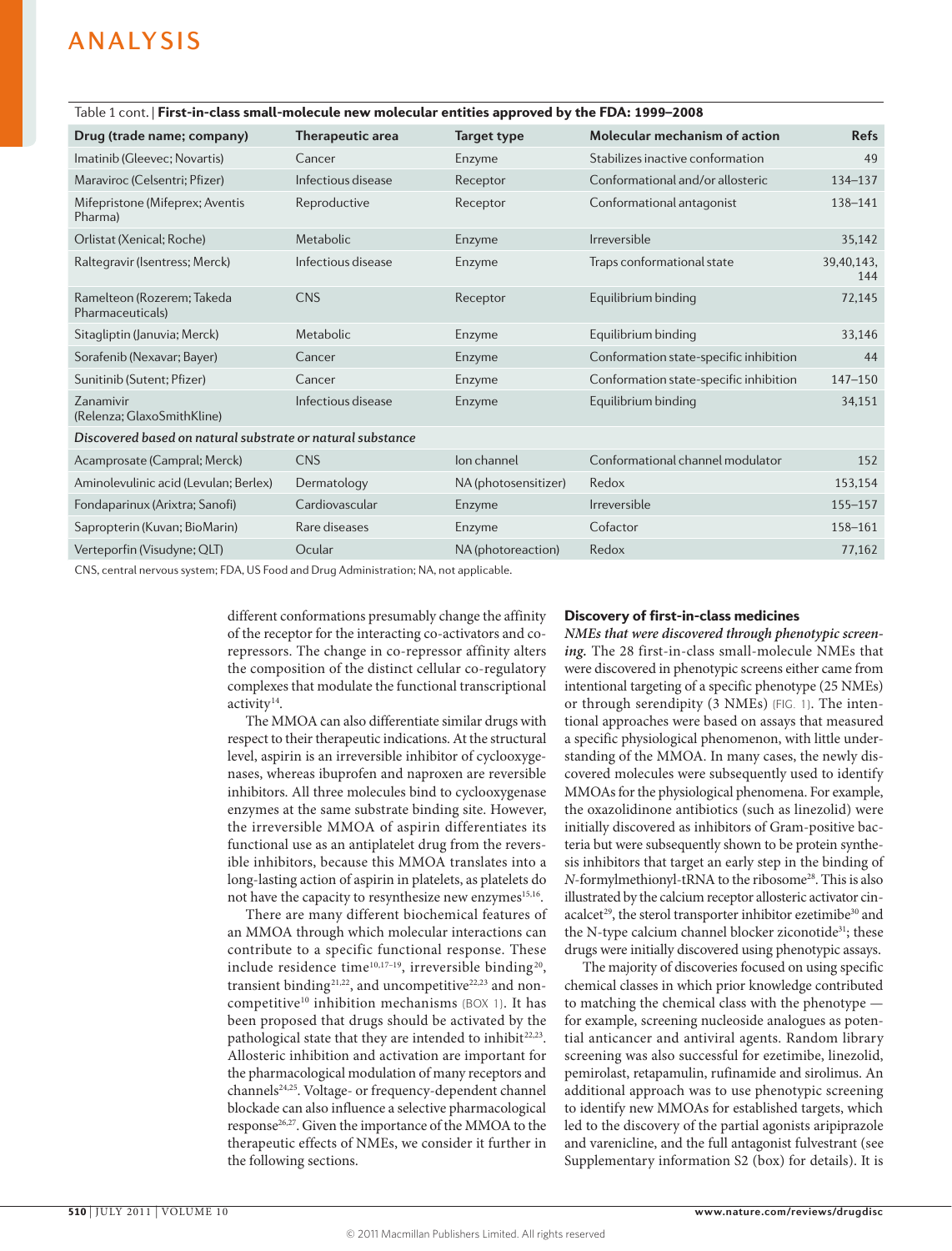#### Box 1 | Molecular mechanism of action

The molecular mechanism of action (MMOA) is defined here as the interaction between a drug and its target (or targets) that creates a specific response. These specific molecular interactions link structure to function in such a manner as to provide a therapeutically effective and safe response. In this context, the MMOA is differentiated from mechanism of action (MOA), which describes the mechanism in the context of the physiological response — such as antihistamines, anti-inflammatory, and so on.

There are many facets of this interaction that ultimately result in the desired therapeutic outcome. For example, the site of interaction (allosteric or orthosteric), molecular descriptors of the binding interaction (such as affinity and binding kinetics), the functional impact (for example, receptor agonism, modulation or antagonism) and the specificity of the functional outcome (for example, activation of specific signalling pathways) all contribute to the MMOA and affect the ultimate pharmacological response.

Possible MMOAs at a target are listed below, together with selected examples of drugs that act through these MMOAs.

#### **Kinetic mechanisms**

For kinetic mechanisms, the pharmacological response to the drug is primarily driven by binding kinetics and residence time at the target $12,17-19$ .

*Equilibrium binding.* The response to the drug is represented by the equilibrium dissociation constant (*K*<sup>i</sup> ) to the target. The binding has sufficiently fast on and off rates (*k* and *k*<sub>o</sub>) to allow equilibrium to be reached and is thereby sensitive to competition with physiological substrates and/or ligands (for example, bosentan, an endothelin receptor antagonist; and aliskiren, a renin inhibitor) $37,38,68$ .

*Slow kinetics.* Non-equilibrium and irreversible mechanisms involve slow association and/or dissociation rates (*k*ond *k*<sub>n</sub>) that do not allow equilibrium to be reached and are less sensitive to competition with physiological substrates and/or ligands (for example, orlistat binds irreversibly to the active site serine of pancreatic lipase, azacitidine irreversibly binds to DNA methyltransferases and candesartan has a slow dissociation rate from the angiotensin II receptor)<sup>17–20,35,63,69</sup>.

#### **Conformational mechanisms**

For conformational mechanisms, binding of the drug to the target involves a conformational change in the target that couples drug binding to a response (for example, sirolimus binds to the peptidylprolyl isomerase FKBP12, which stabilizes a conformation that subsequently inhibits the kinase activity of mammalian target of rapamycin; and fulvestrant induces a conformation of the oestrogen receptor that is subsequently degraded) $8-11,47,70$ .

*Noncompetitive inhibition and/or antagonism.* This is a form of MMOA in which the drug binds to a site on the target that is distinct from the physiological substrate- and/or ligand-binding site that results in an inhibition of the response (for example, caspofungin is a noncompetitive inhibitor of 1,3-β-p-glucan synthase owing to the observation that its  $IC_{50}$ (half-maximal inhibitory concentration) is not influenced by substrate concentrations)68,71.

*Uncompetitive inhibition and/or antagonism.* An uncompetitive MMOA is contingent on prior activation of the target by the physiological effector (the substrate or the ligand). This means that the same amount of drug blocks higher concentrations of the physiological effector to a greater degree than lower concentrations. For example, memantine is an uncompetitive antagonist that binds only to the activated form of the NMDA receptor. The potency of the inhibition of the NMDA receptor by memantine increases at higher concentrations of glutamate (the physiological ligand) <sup>22,23,68</sup>.

*Full agonism.* Maximal efficacy is produced following drug binding to the receptor and subsequent receptor activation (for example, ramelteon mimics the activity of melatonin for the melatonin receptor through binding at the orthosteric site with efficient coupling to activate specific signalling pathways)  $72,73$ .

*Partial agonism.* This is a form of MMOA in which only partial efficacy is produced following drug binding to the orthosteric site on the receptor (for example, aripiprazole is a partial agonist of the dopamine D2 receptor and varenciline is a partial agonist of the nicotinic acetylcholine receptors  $1^{73,74-76}$ .

*Allosteric modulator.* This mechanism involves regulation of the biological activity of the target by binding of a drug at a site other than the binding site for the endogenous substrate and/or ligand (allosteric site) (for example, cinacalcet is an allosteric modulator of the calcium receptor by binding to the allosteric site)  $29.73$ .

#### **Redox mechanisms**

Redox is short for reduction–oxidation reactions in which the pharmacological response to the drug is a consequence of electron transfer between the drug and a physiological target. For example, generation of hydroxyl radicals by verteporfin is thought to contribute to its ability to damage cells, and the antiprotozoal activity of nitazoxanide is believed to be due in part to interference with the pyruvate–ferredoxin oxidoreductase enzyme-dependent electron transfer reaction, which is essential to anaerobic energy metabolism $^{77-79}$ .

worth noting that several of these NMEs (for example, nelarabine, azacitidine and nitazoxanide) were initially described decades before their approval and before the development of new molecular screening approaches. Many of these NMEs were also derived from natural substances, including the nucleoside analogues nelarabine and azacitidine, the PGE1 derivative lubiprostone and the fatty acid docosanol. Ziconotide, sirolimus and retapamulin were derived from natural products.

*NMEs that were developed as synthetic and/or modified versions of natural substances, or discovered by screening such substances.* A small fraction of the first-in-class NMEs (5 out of 75) were developed as synthetic versions of natural substances (that were sometimes slightly modified), including the modified heparin fondaparinux, the porphyrin verteporfin, the biopterin cofactor sapropterin, the porphyrin precursor aminolevulinic acid and the acetylated homotaurine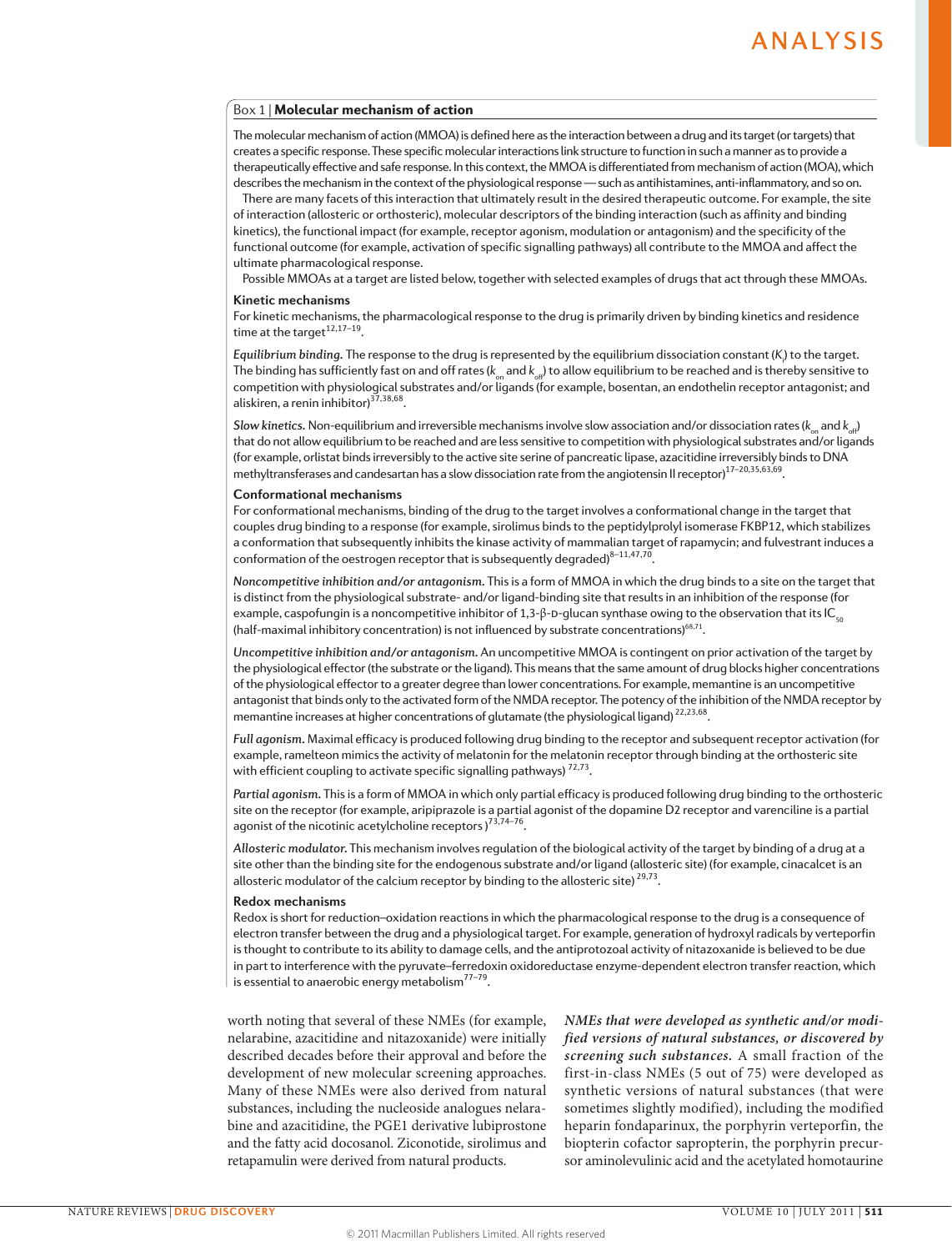acamprosate (FIG. 1c). Additionally, in some cases, natural substances provided starting points for smallmolecule phenotypic screening (10 NMEs (FIG. 1a)) and target-based discovery (3 NMEs (FIG. 1b)). In total, 18 out of the 50 (36%) first-in-class small-molecule NMEs originated from natural substances. These numbers are consistent with those reported by Newman and Cragg<sup>32</sup> for the percentage of all medicines derived from natural products, and the supposition that libraries that are derived from natural substances provide good chemical starting points for optimization. For example, two NMEs that were discovered using a target-specific strategy — ramelteon, which targets melatonin receptors, and mifepristone, which is a progesterone receptor modulator — were derived from the modification of natural ligands.

*Target-based approaches.* Target-based approaches led to the discovery of 17 of the 50 first-in-class smallmolecule NMEs. Various approaches contributed to these discoveries, and they are illustrated by the following examples. Sitagliptin, an inhibitor of the protease dipeptidyl peptidase 4 (DPP4), was discovered in an iterative discovery approach that was aimed at optimizing metabolic properties while retaining efficacy<sup>33</sup>. A computer-assisted drug design strategy that was based on the crystal structure of the influenza viral neuraminidase led to the identification of zanamivir<sup>34</sup>. A target-directed screening of microbial broths from soil organisms resulted in the discovery of a very potent, selective and irreversible inhibitor of pancreatic lipases, which was named lipstatin (orlistat)<sup>35</sup>. Eltrombopag was identified by screening small-molecule libraries for the ability to activate a reporter molecule in thrombopoietin (TPO)-dependent cell lines. Lead compounds were initially identified and then optimized for their biological

#### Box 2 | Biochemical efficiency

The dose of a drug required to achieve the desired physiological response depends on its biochemical efficiency<sup>10,11</sup>. This is defined as 'binding affinity/functional response', which is equivalent to K<sub>;</sub>/EC<sub>s0</sub> (effector concentration for half-maximal response). Good biochemical efficiency enables efficacy at lower drug concentrations and increases the therapeutic index. It is a property of many approved medicines $10,11$ .

There are many factors that can influence the shift in dose–response curves between binding and functional assays, including:

- • Pharmacokinetics and ADME (absorption, distribution, metabolism and excretion) properties
- • Assay relevance (is the functional assay appropriate for the target? Are the assays technically accurate?)
- The involvement of the target in the functional readout and biology
- • The molecular mechanism of action (MMOA)

Although all of these factors can and do contribute to the relationship between binding affinity and the functional response, the role of the MMOA is not always considered. The concept of biochemical efficiency was introduced to quantify this possibility<sup>10,11</sup>. When biochemical efficiency is used as a measure of an optimal MMOA, it is important that the other mitigating factors are eliminated. For example, when evaluating biochemical efficiency, the assays must be run in the absence of serum (or plasma) to eliminate the shift in  $IC_{50}$  (half-maximal inhibitory concentration) owing to serum protein binding.

effect and pharmaceutical properties<sup>36</sup>. In a programme that was aimed at discovering non-peptide endothelin receptor antagonists, a class of substituted arylsulphonamidopyrimidines was identified in a chemical compound library, which led to the discovery of bosentan<sup>37</sup>.

However, knowledge of the targets did not necessarily lead to an easy path to discovery. For example, although renin had been a clear target for the treatment of hypertension for decades, the development of orally active renin inhibitors, which culminated in the discovery of the NME aliskiren<sup>38</sup>, was a major challenge.

The development of six of the NMEs that were discovered by target-based approaches involved subsequent identification of their effective MMOA at the target that was selected for the initial screening strategies. The kinase inhibitors gefitinib, imatinib, sorafenib and sunitinib block kinase activation; the HIV integrase inhibitor raltegravir traps an intermediate complex between the enzyme and nucleic acid; and maraviroc is an allosteric antagonist of the the CC chemokine receptor type 5. These inhibitors represent successes of the targetbased strategy, but they also highlight that the optimal MMOA at the target may not be apparent at the time of initiating the discovery strategy. For example, the HIV1 integrase inhibitor raltegravir was only discovered after several MMOAs had been investigated using different assay formats<sup>39,40</sup>. The diketo acids that led to the discovery of raltegravir were eventually found to block the strand transfer reaction, and this MMOA provided good *in vivo* efficacy. The importance of the assay format in the identification of compounds with effective MMOAs at a chosen target is also illustrated by the discovery of gefitinib, which is thought to act by sequestering the EGFR and its ligand into inactive receptor–ligand complexes<sup>41</sup>. Screening for activity in A431 vulval squamous carcinoma cells was the assay format that led to the identification of gefitinib and its MMOA<sup>42</sup>.

The neurokinin-1 receptor antagonist aprepitant and the proteasome inhibitor bortezomib were originally discovered with a view to targeting different indications to those that they were first approved for (Supplementary information S2 (box)). Repositioning was also involved for three of the NMEs that were discovered through phenotypic assays: miglustat, azacitidine and nitisinone (Supplementary information S2 (box)).

*Biologics.* Biologics that were approved under biologics license applications and large peptide molecules that were approved as NMEs (for example, enfuvirtide and pegvisomant) accounted for 25 (33%) out of the 75 first-in-class medicines (FIG. 1d). The biologics were further categorized according to their pharmacological action as described by Leader, Baca and Golan<sup>43</sup>. The pharmacological actions of these biologics included enzyme replacement (agalsidase-β, alglucosidase alfa, galsulfase, idursulfase and laronidase), augmenting existing pathways (drotrecogin-α, exenatide, palifermin, pramlintide and romiplostim), providing a novel function (rasburicase), interfering with a molecular activity (alemtuzumab, abatacept, anakinra, alefacept, bevacizumab, cetuximab, eculizumab, efalizumab, enfuvirtide,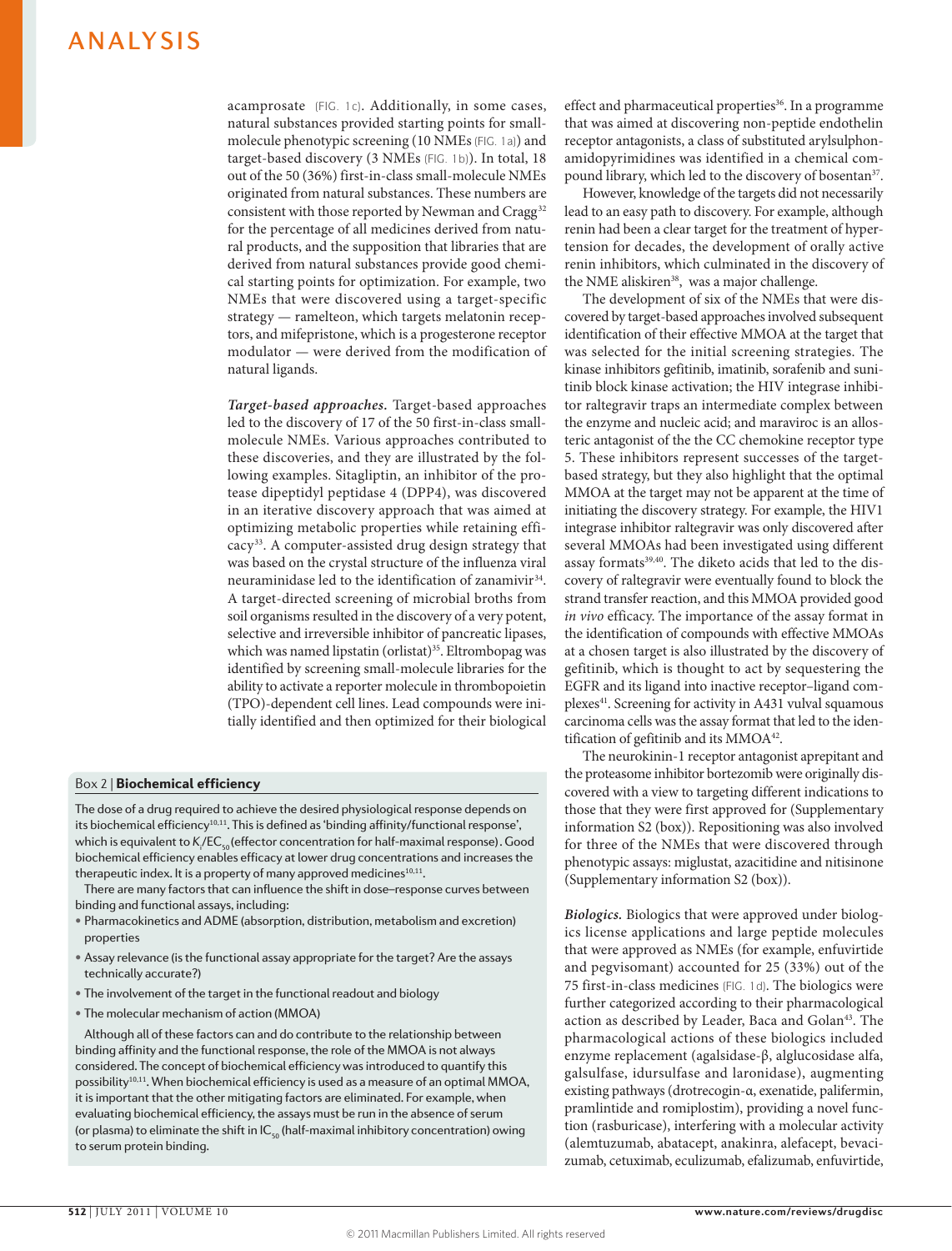## **ANAIYSIS**



Sitagliptin

Zanamivir

C Synthetic natural substances Acamprosate\*

| Aminolevulinic acid^ |
|----------------------|
| Fondaparinux*        |
| Sapropterin*         |
| Verteporfin*         |
|                      |

| J<br><b>Biologics</b>    |  |
|--------------------------|--|
| Abatacept                |  |
| Agalsidase- $\beta$      |  |
| Alefacept                |  |
| Alemtuzumab              |  |
| Alglucosidase alfa       |  |
| Anakinra                 |  |
| Bevacizumab              |  |
| Cetuximab                |  |
| Denileukin               |  |
| Drotrecogin-α            |  |
| Eculizumab               |  |
| Efalizumab <sup>‡</sup>  |  |
| Fnfuvirtide <sup>§</sup> |  |
| <b>Fxenatide</b>         |  |
| Galsulfase               |  |
| Gemtuzumab <sup>‡</sup>  |  |
| Idursulfase              |  |
| l aronidase              |  |
| Natalizumab              |  |
| Omalizumab               |  |
| Palifermin               |  |
| Peqvisomant <sup>§</sup> |  |
| Pramlintide              |  |
| Rasburicase              |  |
| Romiplostim              |  |
|                          |  |

Figure 1 | Discovery strategies used to identify first-in-class medicines. The strategies that were used were categorized as being based on phenotypic screening (a), target-based strategies (b), synthetic versions of natural substances or very close derivatives  $(c)$  and biologics  $(d)$ . Phenotypic strategies were further subdivided into intentional screening with random compound libraries or compound-specific libraries, optimization for molecular mechanism of action (MMOA) and serendipitous discoveries. Drugs that were identified through target-based screening that involved optimization of a natural ligand or identification of the optimal MMOA are highlighted. \*Drugs that are derived from natural substances.<sup>‡</sup>These medicines have been withdrawn from the market. <sup>§</sup>Although enfuvirtide and pegvisomant were approved as new molecular entities, for the purpose of this analysis they have been treated as biologics, given that they are both much larger than typical small-molecule drugs (see Supplementary information S2 (box)).

> omalizumab, pegvisomant and natalizumab); and delivering other compounds or proteins (denileukin diftitox and gemtuzumab). Thus, the majority of these biologics function by interfering with a molecular activity and, as mentioned above, all of these biologics can be considered to have been discovered using a target-based approach.

> Both first-in-class small molecule NMEs and biologics were approved for two targets: EGFR kinase (the small-molecule EGFR kinase inhibitor gefitinib and the EGFR-specific monoclonal antibody cetuximab) and TPO (the small-molecule TPO receptor agonist

eltrombopag and the 'peptibody' TPO receptor agonist romiplostim). Three first-in-class medicines also act by inhibiting vascular endothelial growth factor (VEGF) signalling: the VEGF-specific monoclonal antibody bevacizumab, and the small-molecule VEGF receptor kinase inhibitors sunitinib, which also inhibits KIT, and sorafenib, which was originally discovered on the basis of its inhibition of RAF kinase<sup>44</sup>.

Strategies according to disease area. Evaluation of the discovery strategy by disease area showed that a phenotypic approach was the most successful for central nervous system disorders and infectious diseases, whereas target-based approaches were most successful in cancer, infectious diseases and metabolic diseases (TABLE 2). Biologics accounted for most of the new medicines that act by modulating the immune system and 50% of the new medicines for cancer.

#### **Discovery of follower drugs**

There were 164 follower drugs, out of which 83 (51%) were discovered via target-based approaches, 30 (18%) via phenotypic assays and 31 (19%) were biologics (FIG. 2) (Supplementary information S1 (table)). Seven (4%) of the follower drugs were prodrugs or combinations of previously approved medicines. Considering NMEs alone, target-based approaches accounted for 62% (83 out of 133) of the small-molecule NMEs. The ratio of NMEs from target-based approaches to those from phenotypic screening increased during the final 4 years of the analysis (FIG. 3b).

#### **Molecular mechanism of action**

The majority of small-molecule first-in-class NMEs had MMOAs that involved inhibiting the activity of enzymes or modulating receptors (FIG. 4). This trend is consistent with the findings of Imming and colleagues<sup>4</sup> in their analysis of the nature and number of all drug targets. The pharmacological responses were often achieved by binding to the target protein to elicit a positive or negative response.

For the first-in-class NMEs and biologics, many different biochemical mechanisms mediated the drug response at the target (BOX 1). These included reversible, irreversible and slow binding kinetics; competitive, uncompetitive and noncompetitive interactions between physiological substrates/ligands and drugs; as well as inhibition, activation, agonism, partial agonism, allosteric activation and induced degradation.

Illustrative examples in which stimulation of a biological response was achieved included: exenatide, which mimics a natural peptide (glucagon-like peptide 1 (GLP1)) but is resistant to degradation by the protease DPP4 (REF. 45); sitagliptin, which prevents degradation of endogenous GLP1 by inhibiting DPP4 (REF. 33); and cinacalcet, which is an allosteric activator of the calciumsensing receptor<sup>29</sup>.

Illustrative examples in which inhibition or antagonism of a biological response was achieved included: aprepitant, which is a competitive antagonist of the neurokinin-1 receptor<sup>46</sup>; orlistat, which is an irreversible inhibitor of lipase enzymes<sup>35</sup>; fulvestrant, which induces

subsequently

hentified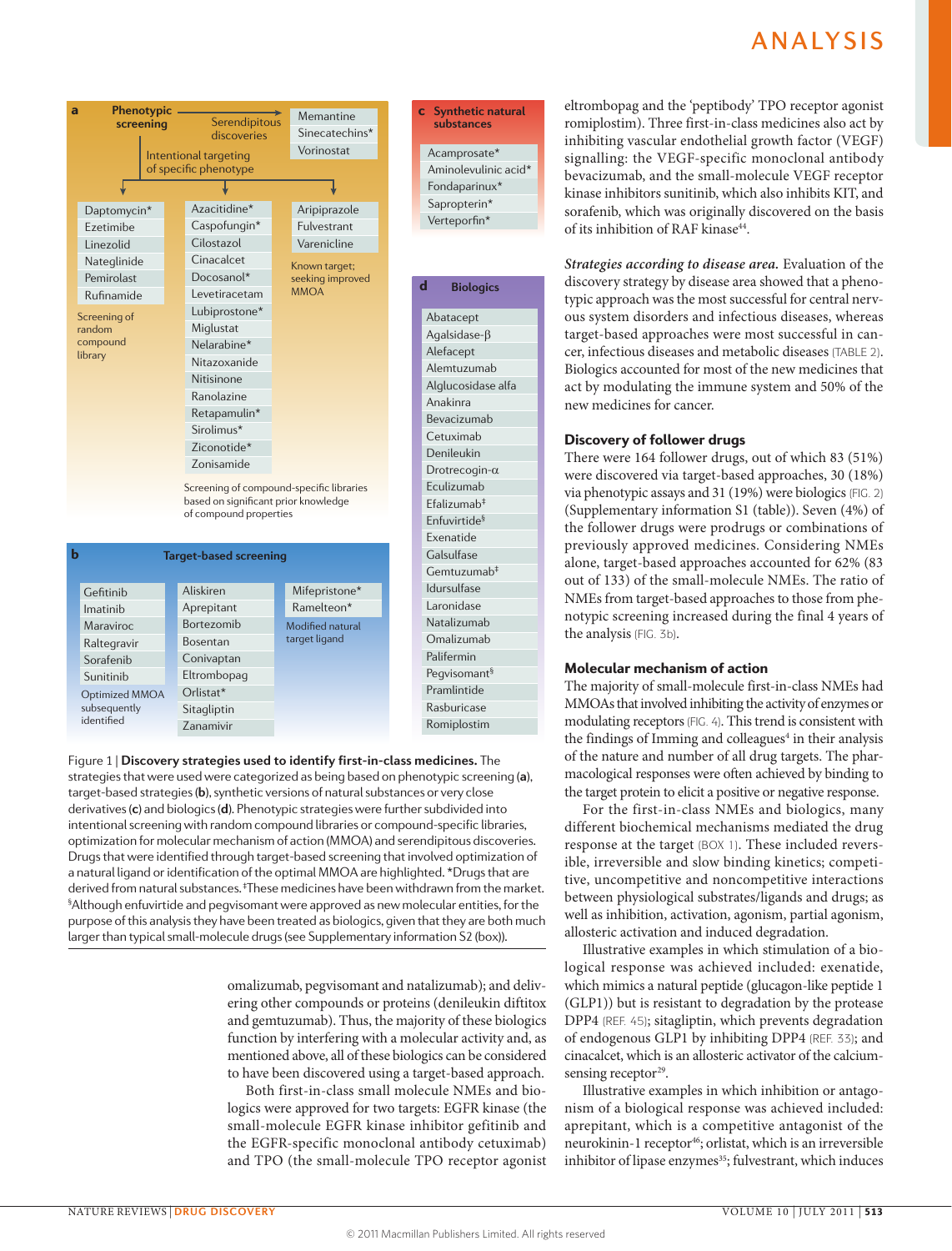| Table 2   Discovery of first-in-class NMEs by therapeutic area |                           |                          |                          |
|----------------------------------------------------------------|---------------------------|--------------------------|--------------------------|
| Disease area                                                   | Target-based<br>screening | Phenotypic<br>screening  | <b>Biologics</b>         |
| Infectious diseases                                            | 3                         | 7                        |                          |
| Immune                                                         | 1                         | $\Omega$                 | 6                        |
| Cancer                                                         | 5                         | 3                        | 8                        |
| Central nervous system                                         | $\mathbf{1}$              | 7                        | 1                        |
| Metabolic                                                      | 3                         | $\overline{\phantom{0}}$ | $\overline{\phantom{0}}$ |
| Cardiovascular                                                 | $\overline{\phantom{0}}$  | 3                        | 0                        |
| Gastrointestinal                                               | 1                         | 1                        | 1                        |
| Others                                                         | 1                         | 3                        | 1                        |
| Rare diseases                                                  |                           | $\overline{\phantom{a}}$ | 5                        |

NME, new molecular entity.

degradation of the oestrogen receptor<sup>47</sup>; bevacizumab, which binds to VEGF, thereby preventing its interaction with its cell surface receptors<sup>48</sup>; and imatinib, which inhibits the BCR–ABL kinase by stabilizing its inactive conformation<sup>49</sup> (see Supplementary information S2 (box)) for further details on these and other MMOAs).

Importantly, simple equilibrium binding at the target was rarely sufficient for the translation of drug binding to the target into a therapeutically useful response — a subtle aspect of drug action that is underappreciated. These results are consistent with the previous conclusion<sup>10</sup> that "two components are important to the MMOA. The first component is the initial mass action-dependent



*0CVWTG-4GXKGYU-*^ *&TWI-&KUEQXGT[* **strategy.** The graph illustrates the number of new molecular Figure 2 | **The distribution of new drugs discovered between 1999 and 2008, according to the discovery**  entities (NMEs) in each category. Phenotypic screening was the most successful approach for first-in-class drugs, whereas target-based screening was the most successful for follower drugs during the period of this analysis. The total number of medicines that were discovered via phenotypic assays was similar for first-in-class and follower drugs -28 and 30, respectively — whereas the total number of medicines that were discovered via target-based screening was nearly five times higher for follower drugs versus first-in-class drugs (83 to 17, respectively).

interaction. The second component requires a coupled biochemical event to create a transition away from massaction equilibrium". It is also consistent with the opinions expressed by Imming and colleagues<sup>4</sup> in their analysis of drug targets, in which they emphasized the need to consider the dynamics of the drug–target interactions, because "in situations in which the dynamic actions of the drug substance stimulate, or inhibit, a biological process, it is necessary to move away from the descriptions of single proteins, receptors and so on and to view the entire signal chain as the target".

The diversity of the MMOAs of the new drugs analysed in this article is not surprising. Physiological and drug mechanisms provide numerous examples of how diversity and complexity in the MMOA can provide robust, selective and timely functional responses. For example, nuclear receptor ligands can induce ligandspecific structural conformations that can be uniquely coupled to the physiological system to provide functionally selective responses $14$ . Such conformational changes might not be detectable by X-ray crystallography studies; indeed, this was recently demonstrated for the  $β_2$ -adrenergic receptor — there was no discernable difference in the conformation of the receptor when it was bound to an inverse agonist or an antagonist<sup>50</sup>. The functions of many enzymes are also regulated by specific structural changes. For example, receptor tyrosine kinase activation requires conformational changes that are facilitated by ligand binding<sup>51</sup>, and many proteases have inhibitory domains that must be proteolytically cleaved for enzyme activation<sup>52</sup>. Both kinetics and conformation contribute to the specificity of high-fidelity nucleotide incorporation by DNA polymerases. Kinetic analysis has shown that the nucleotide substrate-induced structural change has a key role in discriminating between correct and incorrect base pairs, by governing whether a nucleotide will be retained and incorporated or rapidly released<sup>53</sup>.

#### **Discussion**

A principal observation from this analysis is that the majority of small-molecule first-in-class NMEs that were discovered between 1999 and 2008 were first discovered using phenotypic assays (FIG. 2): 28 of the first-in-class NMEs came from phenotypic screening approaches, compared with 17 from target-based approaches. This is despite the current focus of small-molecule drug discovery on target-based approaches. A possible contributing factor to this trend could have been a lag time between the introduction of new technologies and strategies, and their impact in terms of the number of approved firstin-class NMEs derived from these approaches. However, such a lag is not strongly apparent in a comparison of the cumulative number of NMEs from the two approaches during the period analysed (FIG. 3a).

This observation, along with further analysis of the MMOA of the first-in-class NMEs, leads us to propose that a focus on target-based drug discovery, without accounting sufficiently for the MMOA of small-molecule first-in-class medicines, could be a technical reason contributing to high attrition rates. Our reasoning for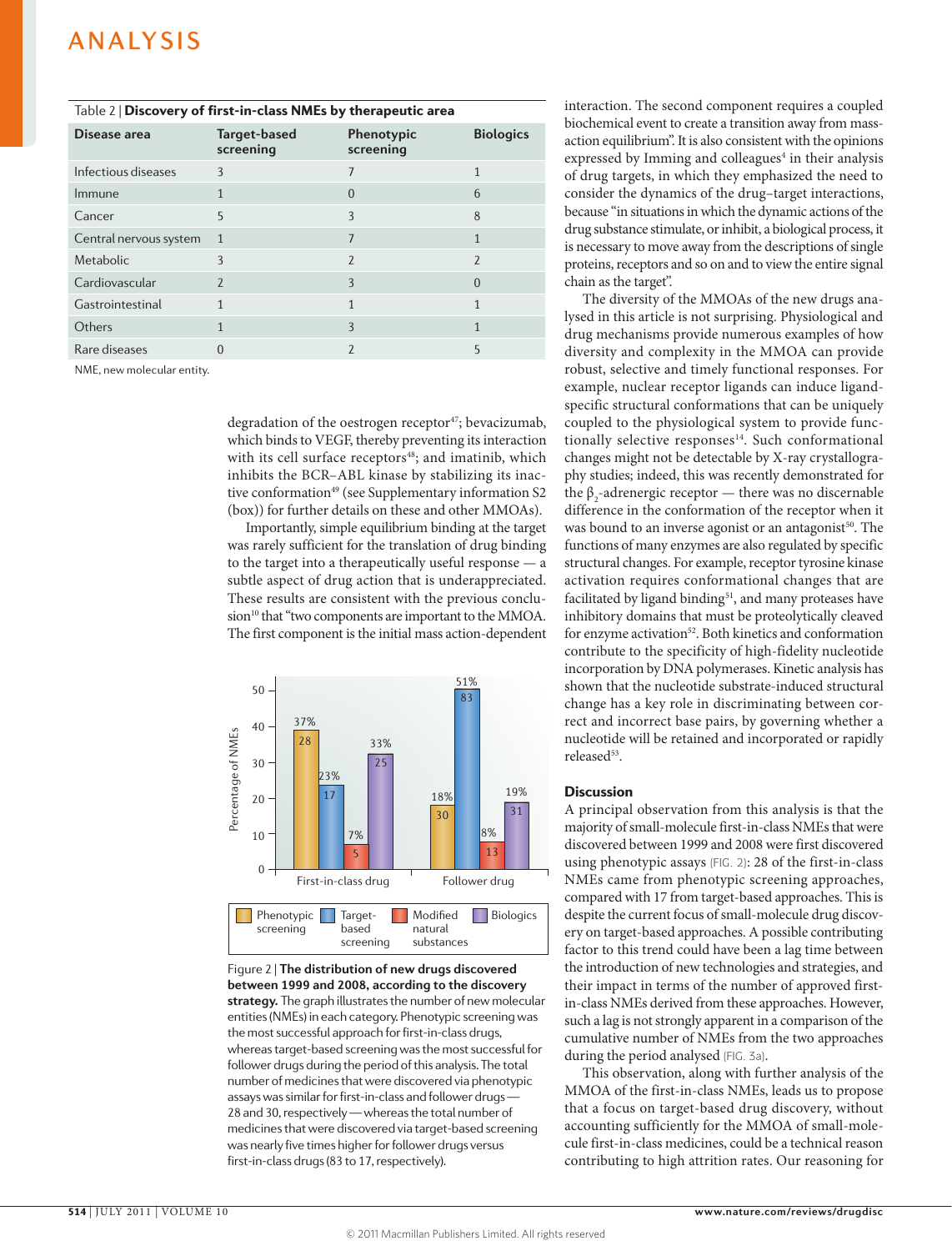

**discovered from the different approaches during the period analysed. <b>b** | Follower drugs. For follower drugs, the ratio Figure 3 | **Cumulative distribution of new drugs by discovery strategy. a** | First-in-class drugs. A lag is not strongly apparent in a comparison of the cumulative number of small-molecule new molecular entities (NMEs) that were of small-molecule NMEs discovered through target-based screening to those discovered through phenotypic screening appears to increase in the second half of the time period.

this proposal is that the MMOA is a key factor for the success of all approaches, but is addressed in different ways and at different points in the various approaches.

In the more common target-based approach, drug discovery is generally hypothesis-driven, and there are at least three hypotheses that must be correct to result in a new drug. The first hypothesis, which also applies to other discovery approaches, is that activity in the preclinical screens that are used to select a drug candidate will translate effectively into clinically meaningful activity in patients. The other two hypotheses are that the target that is selected is important in human disease and that the MMOA of drug candidates at the target in question is one that is capable of achieving the desired biological response. Successful target-based discovery of first-in-class drugs with tolerable safety profiles requires the time and resources to investigate all three hypotheses. In particular, the importance of hypothesis testing to identify an appropriate MMOA may be an underappreciated challenge that — if neglected could contribute to increased attrition rates for such approaches. In other words, it is clearly difficult to rationally identify the specific molecular interactions from all of the potential dynamic molecular interactions that will contribute to an optimal MMOA. Thus, the key biochemical nuances that are important for the translation of the molecular interaction (between a drug and the target) to an optimal pharmacological response could be missed with target-based approaches.

By contrast, in the case of phenotypic-based screening approaches, assuming that a screening assay that translates effectively to human disease is available or can be identified, a potential key advantage of this approach over target-based approaches is that there is no preconceived idea of the MMOA and target hypothesis. This could considerably aid the identification of molecules with appropriate targets (and possibly multiple targets) and MMOAs, which might be less likely to emerge rapidly, if at all, from pursuing a focused target-based hypothesis. However, two limitations of phenotypic-based screening approaches should also be noted. First, it will often be necessary to characterize the MMOA of active molecules that are identified in phenotypic screens to aid the optimization of a drug candidate, but substantial progress has been made in approaches to achieve this — for example, approaches based on RNA interference<sup>54,55</sup>. Second, phenotypic assays are often lower in throughput than standard target-based assays, although considerable progress has also been made in recent years to automate such assays and increase their throughput<sup>56-58</sup>.

Finally, as has often been noted in reviews of the role of natural products in drug discovery<sup>32,59</sup>, discovery strategies that are based on natural substances have an inherent advantage: the biology, target and MMOA are often likely to be have been optimized already through evolution, and so modifying such substances can be a fruitful approach. Similarly, some of the biologics that have been approved are harnessing endogenous mechanisms in a rational way — for example, by providing a natural protein that is reduced in a given disease state, as is the case for enzyme replacement therapies for lyosomal storage disorders. In other cases though, it is apparent that the precise MMOA of biologics might also be important in their biological effects, as illustrated by the differences in the properties of two monoclonal antibodies that target CD20 on B cells $60 -$  rituximab and ofatumumab — although neither of these were approved in the 10-year period we studied. Telling *et al.*60 conclude that the recognition of a novel epitope cooperates with a slow off-rate in determining the activity of CD20 monoclonal antibodies in the activation of complement and the induction of tumour cell lysis.

The importance of the MMOA is further supported by the evolution of the MMOA within drug classes, from the first-in-class molecule to the best-in-class molecule, which is not widely appreciated. For example, in some cases in which there is no mechanism-based toxicity, the evolution of drugs in a given class towards the best-inclass has been associated with slower dissociation rates at the target. This has been observed with antihistamines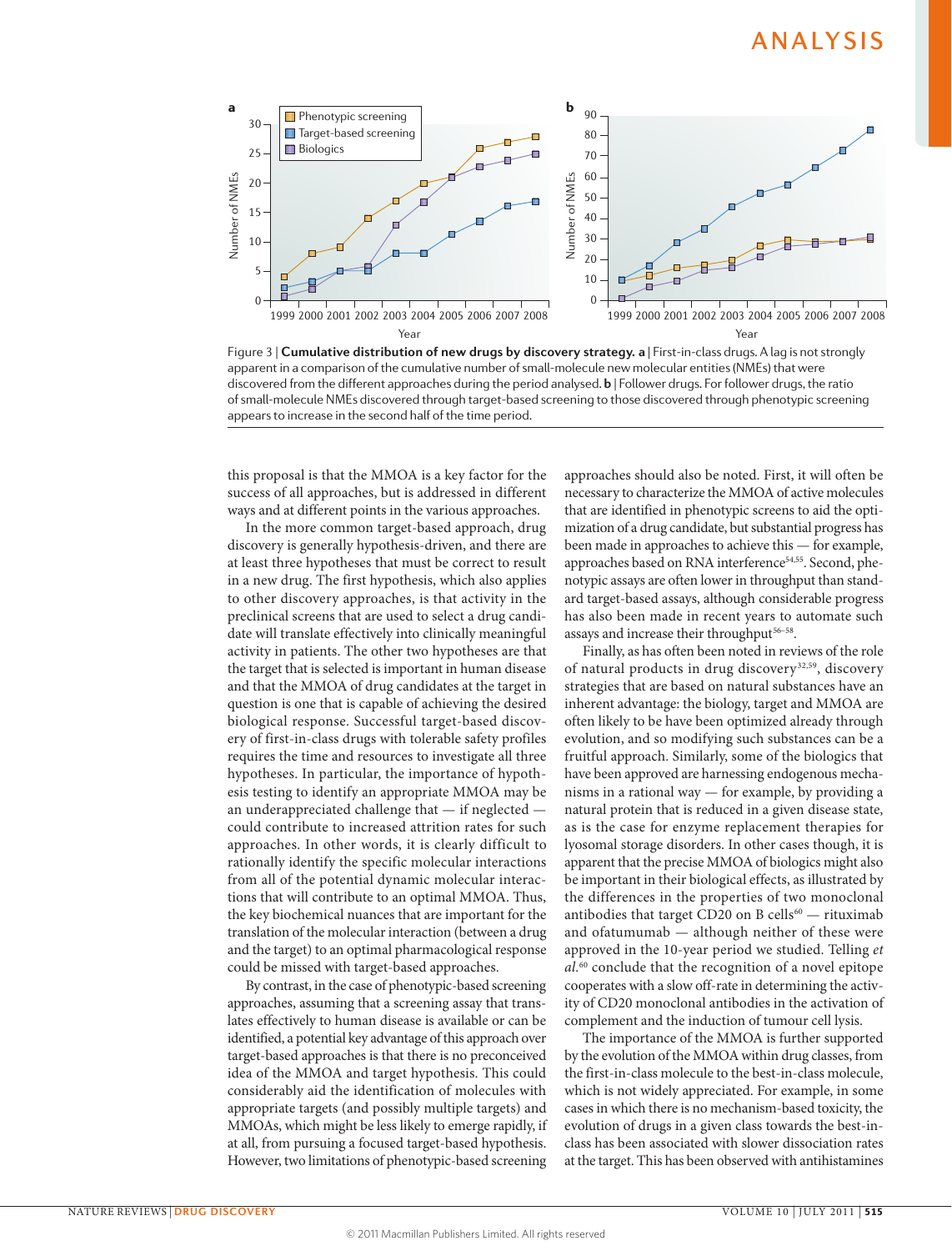## **ANAIYSIS**



Figure 4 | Activities of first-in-class small-molecule new molecular entities. Nearly half (22 out of 50) of the first-in-class small-molecule drugs that were approved between 1999 and 2008 affected enzyme activity (a). The molecular mechanisms of action (MMOAs) of these drugs included reversible, irreversible, competitive and noncompetitive inhibition, blocking activation and stabilizing the substrate. The next largest group of targets (10 drugs) were receptors (b), most of which were G protein-coupled receptors. Their MMOAs included agonism, partial agonism, antagonism and allosteric modulation. Two drugs — fulvestrant and mifepristone — targeted nuclear receptors. Four of the drugs targeted ion channel activity (c); their MMOAs included uncompetitive antagonism and partial agonism. One drug, ezetimibe, targeted the activity of a transporter  $(d)$ . The remaining drugs had other activities  $(e)$ , or unclear targets or MMOAs (f). Of the NMEs with other activities, two had a unique MMOA: verteporfin, a porphyrin that catalyses the generation of reactive oxygen species and is used for photodynamic therapy; and daptomycin, which has an MMOA that involves disruption of bacterial membranes. For details of the discovery and activities of each drug, see Supplementary information S2 (box). \*Sirolimus binds to the protein FKBP12 and the sirolimus-FKBP12 complex inhibits the kinase activity of mammalian target of rapamycin, whereas the other four kinase inhibitors target receptor tyrosine kinases. <sup>‡</sup>Bortezomib inhibits the 26S proteasome — a multiprotein complex — by inhibiting the chymotryptic-like activity of the proteasome. <sup>§</sup>Fulvestrant acts by promoting receptor degradation.

(desloratadine)<sup>61</sup>, antimuscarinics (tiotropium)<sup>62</sup> and angiotensin receptor blockers (candesartan)<sup>63,64</sup>. Conversely, in drug classes with mechanism-based toxicity, MMOAs that increase the therapeutic index have been identified, as illustrated by SERMs such as raloxifene<sup>14,65</sup>. A decrease in the number of iterations required to identify an optimal MMOA for first-in-class drugs could accelerate lead discovery and reduce late-stage attrition, thereby increasing R&D productivity.

With regard to the discovery of follower drugs, the opposite trend was seen compared to first-in-class drugs, with target-based approaches accounting for 83 (51%) of these NMEs and phenotypic-based approaches accounting for 30 (18%) NMEs. The reversal of the trend is presumably the result of drug developers taking advantage of knowledge of a previously identified MMOA to effectively use target-based tools. The timing of the use of these tools may also be important. A recent report by DiMasi and Faden<sup>66</sup> on follower drugs shows that research on a large percentage of follower

drugs was initiated before first-in-class approval. The authors<sup>66</sup> concluded that "drug development can often be characterized as a race in which several firms pursue investigational drugs with similar chemical structures or with the same mechanism of action before any drug in the class obtains regulatory marketing approval". That is, it appears that once a mechanism of action or a chemical class with the potential to be developed into a drug is discovered, multiple organizations within the pharmaceutical industry may pursue it vigorously. In drug discovery, this race may contribute to the escalating costs, as there is only room for a few drugs in a class. Additionally, the analysis by DiMasi and Faden<sup>66</sup> only captures the drug classes that have been approved; if the costs for organizations involved in a race around a hypothesis that was later proven to be incorrect are also considered, the total costs could be substantially higher.

The increased reliance on hypothesis-driven targetbased approaches in drug discovery has coincided with the sequencing of the human genome and an apparent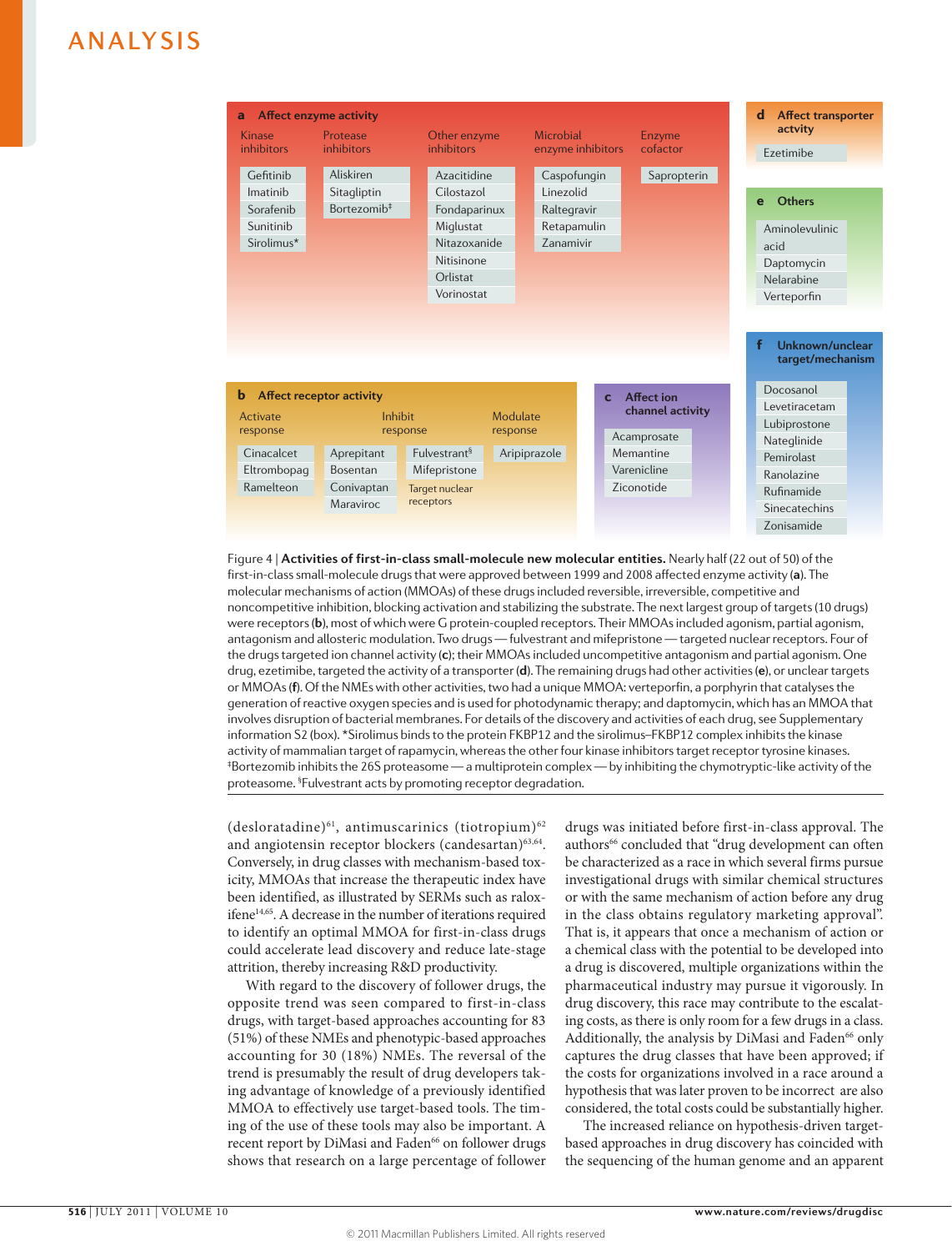belief by some that every target can provide the basis for a drug. As such, research across the pharmaceutical industry as well as academic institutions has increasingly focused on targets, arguably at the expense of the development of preclinical assays that translate more effectively into clinical effects in patients with a specific disease. In our analysis, we found that there are numerous diverse MMOAs for approved new first-in-class drugs, but drug discovery at present appears to be dominated by a 'one size fits all' approach, in which drugs are optimized for binding affinity with less consideration for binding kinetics and conformation. For optimal application of target-based approaches, it is important to consider how efficiently binding is coupled to the response (BOX 2). However, the molecular descriptors for the coupling factors may not be accurately captured by only considering binding affinity. Furthermore, an excessive focus on affinity at a given target could lead to compromises being made in pharmacokinetic properties that are critical for the success of drugs, which has also been postulated to be an underlying factor for current attrition rates<sup>67</sup>.

Reducing the impact of technical uncertainty on the later, more costly stages of drug development through a 'quick win/fast fail' strategy has been proposed as a solution to the current problems with  $R&D$  productivity<sup>2</sup>. However, this strategy does not address the key issues that contribute to the greater technical uncertainty and associated risk of failure. Our analysis leads us to conclude that the identification of an optimal MMOA has been a key factor contributing to the success of phenotypic screening in the discovery of the first-inclass NMEs in the 10-year period we studied. Thus, we consider that technical risk and, consequently, overall attrition in drug development could be decreased for first-in-class drugs through the development and greater use of translational phenotypic assays, and by considering diverse MMOAs when using a target-based, hypothesisdriven strategy.

- 1. Munos, B. Lessons for 60 years of pharmaceutical innovation. *Nature Rev. Drug Discov.* **8**, 959–968  $(2009)$
- 2. Paul, S. M. *et al.* How to improve R.&D productivity: the pharmaceutical industry's grand challenge. *Nature Rev. Drug Discov.* **9**, 203–214 (2010).
- 3. Lindsay, M. A. Target discovery. *Nature Rev. Drug Discov.* **2**, 831–838 (2003).
- 4. Imming, P., Sinning, C. & Meyer A. Drugs, their targets and the nature and number of drug targets. *Nature*
- *Rev. Drug Discov.* **5**, 821**–**834 (2006). 5. Overington, J. P., Al-Lazikani, B. & Hopkins, A. L. How many drug targets are there? *Nature Rev. Drug Discov.* **5**, 993–996 (2006).
- 6. Williams, M. Systems and integrative biology as alternative guises for pharmacology: prime time for an iPharm concept? *Biochem. Pharmacol.* **70**, 1707**–**1716 (2005).
- 7. Flordellis, C. S., Manolis, A. S., Paris, H. & Karabinis, A. Rethinking target discovery in polygenic diseases. *Curr. Top. Med. Chem.* **6**, 1791–1798 (2006).
- 8. Urban, J. D. *et al.* Functional selectivity and classical concepts of quantitative pharmacology *J. Pharmacol. Exp. Ther.* **320**, 1–13 (2007). **Formalizes the concept of functional selectivity, whereby multiple unique ligands can bind to one**
- **receptor to initiate different responses.** 9. Kenakin, T. & Miller, L. J. Seven transmembrane receptors as shapeshifting proteins: the impact of allosteric modulation and functional selectivity on drug discovery. *Pharmacol. Rev.* **62**, 265–304  $(2010)$ .
- 10. Swinney, D. C. Biochemical mechanisms of drug action: what does it take for success? *Nature Rev. Drug Discov.* **3**, 801–808 (2004). **Describes how the MMOA influences the therapeutic index and utility of a medicine and introduces biochemical efficiency as a metric to**
- **quantify this influence.** 11. Swinney, D. C. Biochemical mechanisms of new molecular entities (NMEs) approved by United States FDA during 2001–2004: mechanisms leading to optimal efficacy and safety. *Curr. Top. Med. Chem.* **6**, 461–478 (2006).
- 12. Swinney, D. C. Applications of binding kinetics to drug discovery: translation of binding mechanism to clinically differentiated therapeutic responses. *Pharm. Med.* **22**, 23–34 (2008).
- 13. Yun, C.H. *et al.* The T790M mutation in EGFR kinase causes drug resistance by increasing the affinity for ATP. *Proc. Natl Acad. Sci. USA* **105**, 2070–2075 (2008). **Provides an illustration of how drug resistance could be overcome through an understanding of the MMOA.**
- 14. Brzozowski, A. M. *et al.* Molecular basis of agonism and antagonism in the oestrogen receptor. *Nature* **389**, 753–758 (1997).

**Shows structurally how agonists and antagonists bind at the same site but with different binding modes that result in different responses.**

- 15. Roth, G. J. & Majerus, P. W. The mechanism of the effect of aspirin on human platelets. I. Acetylation of a particulate fraction protein. *J. Clin. Invest.* **56**, 624–632 (1975).
- 16. Majerus, P. W., Broze, G. J. Jr, Miletich, J. P. & Tollefsen, D. M. in *Goodman & Gilman's The pharmacological basis of therapeutics.* (eds Hardman, J. G. & Limbird, L. E.)1353 (McGraw-Hill, New York, 1996).
- 17. Copeland, R. A., Pompliano, D. L. & Meek, T. D. Drug-target residence time and its implications for lead optimization. *Nature Rev. Drug Discov.* **5**, 730–739 (2006).
- 18. Timmino, P. J. & Copeland, R. A. Residence time of receptor–ligand complexes and its effect on biological function. *Biochemistry* **47**, 5481–5492 (2008).
- 19. Lu, H. & Tonge, P. J. Drug-target residence time: critical information for lead optimization. *Curr. Opin. Chem. Biol.* **14**, 1–8 (2010).
- 20. Johnson, D. S., Weerapana, E. & Cravatt, B. F. Strategies for discovering and derisking covalent, irreversible enzyme inhibitors. *Future Med. Chem.* **2**, 949–964 (2010).
- 21. Ohlson, S. Designing transient binding drugs: a new concept for drug discovery. *Drug Discov. Today* **13**, 433–439 (2008).
- 22. Lipton, S. A. Paradigm shift in neuroprotection by NMDA receptor blockade: Memantine and beyond*.*
- *Nature Rev. Drug Discov.* **5**, 160–170 (2006). 23. Lipton, S. A. Pathology activated therapeutics for neuroprotection. *Nature Rev. Neurosci.* **8**, 803–808 (2007).

**Describes the principle that drugs should be activated by the pathological state that they are intended to inhibit.**

- 24. Changeux, J. P. Allosteric receptors: from electric organ to cognition. *Annu. Rev. Pharmacol. Toxicol.* **50**, 1–38 (2010).
- 25. Conn, J. P., Christopoulos, A. & Lindsley, C. W. Allosteric modulators of GPCRs: a novel approach for the treatment of CNS disorders. *Nature Rev. Drug Discov.* **8**, 41–54 (2009).
- 26. Hanck, D. A*. et al.* Using lidocaine and benzocaine to link sodium channel molecular conformations to statedependent antiarrhythic drug affinity. *Circ. Res.* **105**, 492–499 (2009).
- Butterworth, J. F. & Strichartz, G. R. Molecular mechanisms of local anesthesia: a review. *Anesthesiology* **72**, 711–734 (1990).
- 28. Wilson, D. N. *et al.* The oxazolidinone antibiotics perturb the ribosomal peptidyl-transferase center and effect tRNA positioning. *Proc. Natl Acad. Sci. USA* **105**, 13339–13344 (2008).
- Nemeth, E. F. Misconceptions about calcimimetics *Ann. NY Acad. Sci.* **1068**, 471–476 (2006). **Discusses lessons learned in the discovery of cinacalcet, with emphasis on the importance of using an understanding of physiology.**
- 30. Salisbury, B. G. *et al.* Hypocholesterolemic activity of a novel inhibitor of cholesterol absorption, SCH 48461. *Athlerosclerosis* **115**, 45–63 (1995).
- 31. Valentino, D. *et al.* A selective N-type calcium channel antagonist protects against neuronal loss after global cerebral ischemia. *Proc. Natl Acad. Sci. USA* **90**, 7894–7897 (1993).
- 32. Newman, D. J. & Cragg, G. M. Natural products as sources of new drugs over the last 25 years. *J. Nat. Prod.* **70**, 461–477 (2007). **Describes the successes of natural products as a** 
	- **source for new drugs.**
- 33. Deacon, C. F. Therapeutic strategies based on glucagon-like peptide-1. *Diabetes* **53**, 2181–2189  $(2004)$
- 34. Von Itzstein, M. *et al.* Rational design of potent sialidase-based inhibitors of influenza virus replication. *Nature* **363**, 418–423 (1993).
- 35. Weibel, E. K., Hadvary, P., Hochuli, E., Kupfer, E. & Lengsfeld, H. Lipstatin, an inhibitor of pancreatic lipase produced by *Streptomyces toxytricini*. 1. Producing organism, fermentation, isolation and biological activity. *J. Antibiot*. **40**, 1081–1086 (1987).
- 36. Kluter, D. J. New thrombopoietic growth factors. *Blood* **109**, 4607–4616 (2007).
- 37. Remuzzi, G. *et al.* New therapeutics that antagonize endothelin: promises and frustrations. *Nature Rev. Drug Discov.* **1**, 986–1001 (2002).
- 38. Wood, J. M. *et al.* Structure-based design of aliskiren, a novel orally effective renin inhibitor. *Biochem. Biophys. Res. Commun.* **308**, 698–705 (2003).
- Pommier, Y. *et al.* Integrase inhibitors to treat HIV/ AIDS. *Nature Rev. Drug Discov.* **4**, 236–248 (2005).
- 40. Espeseth, A. S. *et al.* HIV-1 integrase inhibitors that compete with the target DNA substrate define a unique strand transfer conformation for integrase. *Proc. Natl Acad. Sci. USA* **97**, 11244–11249 (2000).
- 41. Lichtner, R. B. *et al.* Signaling-inactive epidermal growth factor receptor/ligand complexes in intact carcinoma cells by quinazoline kinase inhibitors. *Cancer Res.* **61**, 5790–5795 (2001).
- 42. Barker, A. J. *et al.* Studies leading to the identification of ZD1830 (Iressa™): an orally active, selective epidermal growth factor receptor tyrosine kinase inhibitor targeted to the treatment of cancer. *Bioorg. Med. Chem. Lett.* **11**, 1911–1914 (2001).
- 43. Leader, B., Baca, Q. J. & Golan, D. E. Protein therapeutics: a summary and pharmacological classification. *Nature Rev. Drug Discov.* **7**, 21–39 (2008).
- 44. Wilhelm, S. *et al.* Discovery and development of sorafenib: a multikinase inhibitor for treating cancer. *Nature Rev. Drug Discov* **5**, 835–844 (2006).
- Goke, R. *et al.* Exendin-4 is a high potency agonist and truncated exendin-(9–39)-amide an antagonist at the glucagon-like peptide 1-(7–36)-amide receptor of insulin-secreting β-cells. *J. Biol. Chem.* **268**, 19650–19655 (1993).
- 46. Alvaro, G. & Di Fabio, R. Neurokinin 1 receptor antagonists — current prospects. *Curr. Opin. Drug Discov. Dev.* **10**, 613–621 (2007).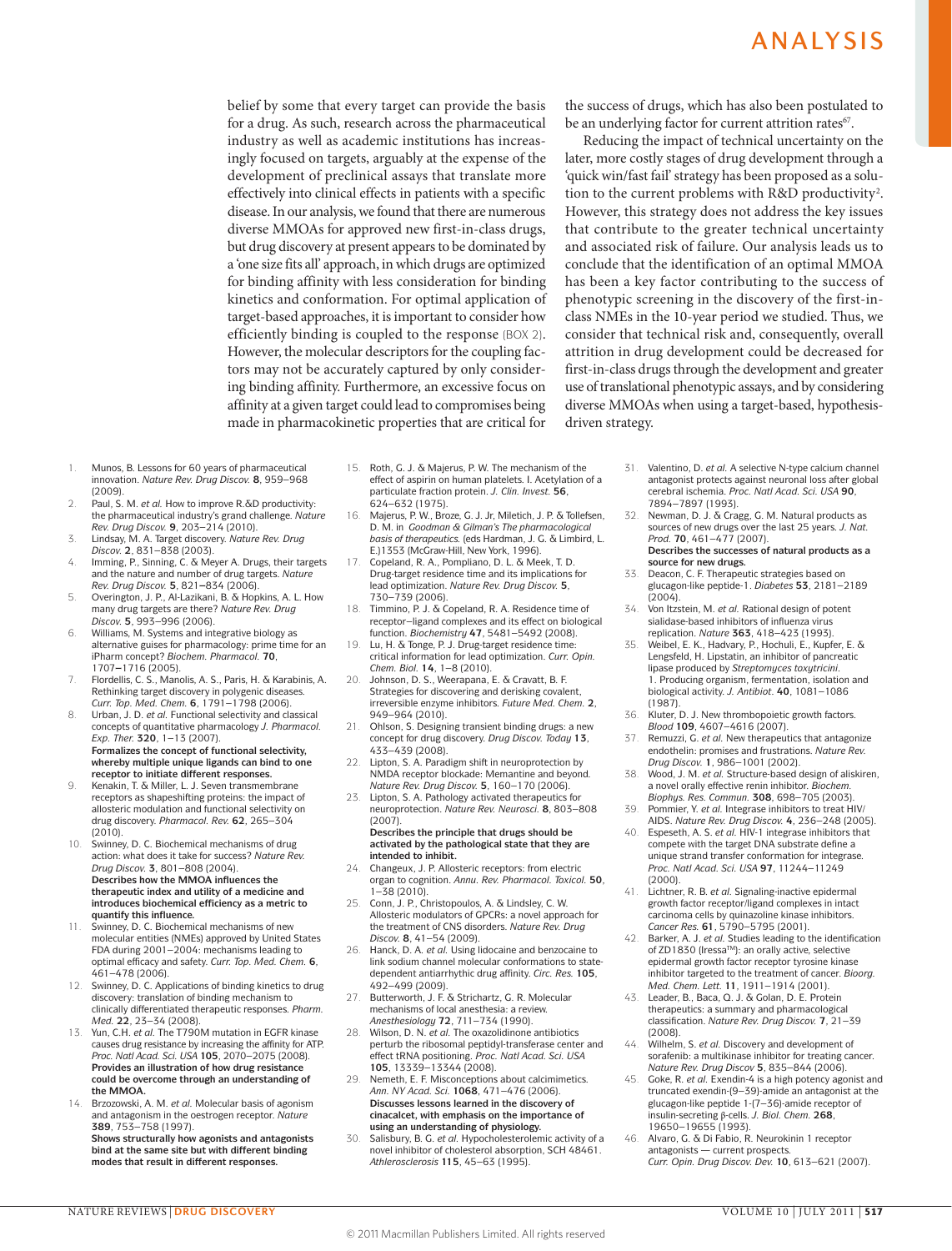- 47. Wijayaratne, A. L. & McDonnell, D. P. The human estrogen receptor-α is a ubiquitinated protein whose stability is affected differentially by agonists, antagonists, and selective estrogen receptor modulators. *J. Biol. Chem.* **276**, 35684–35692 (2001).
- 48. Ferrara, N. *et al.* Discovery and development of bevacizumab, an anti-VEGF antibody for treating cancer. *Nature Rev. Drug Discov.* **3**, 391–400 (2004).
- 49. Capdeville, R., Buchdunger, E., Zimmermann, J. & Matter A. Glivec (ST571, imatinib), a rationally developed, targeted anticancer drug. *Nature Rev. Drug. Discov.* **1**, 493–502 (2002).
- 50. Wacker, D. *et al.* Conserved binding mode of human β2 adrenergic receptor inverse agonists and antagonist revealed by X-ray crystallography. *J. Am. Chem. Soc.* **132**, 11443–11445 (2010).
- Lemmon, M. A. & Schlessinger, J. Cell signaling by receptor tyrosine kinases. *Cell* **141**, 1117–1134  $(2010)$
- 52. Li, P. *et al.* Cytochrome *c* and dATP-dependent formation of Apaf-1/caspase-9 complex initiates an apoptotic protease cascade. *Cell* **91**, 479–489.
- 53. Johnson, K. A. Role of induced fit in enzyme specificity: a molecular forward/reverse switch. *J. Biol. Chem.* **283**, 26297–26301 (2008).
- 54. Sigoillot, F. D. & King, R. W. Vigilance and validation: keys to success in RNAi screening. *ACS Chem. Biol.* **6**, 47–60 (2011).
- 55. Hergenrother, P. J. & Palchaudhuri, R. Transcript profiling and RNA interference as tools to identify small molecule mechanisms and therapeutic potential. *ACS Chem. Biol.* **6**, 21–33 (2011).
- 56. Macarron, R. *et al.* Impact of high-throughput screening in biomedical research. *Nature Rev. Drug. Discov.* **10**, 188–195 (2011).
- 57. Pruss, R. M. Phenotypic screening strategies for neurodegenerative diseases: a pathway to discover novel drug candidates and potential disease targets or mechanisms. *CNS Neurol. Disord. Drug Targets* **9**, 693–700 (2010).
- 58. Bickle, M. The beautiful cell: high-content screening in drug discovery. *Anal. Bioanal. Chem.* **398**, 219–226 (2010).
- 59. Mayer, A. M. *et al.* The odyssey of marine pharmaceuticals: a current pipeline perspective. *Trends Pharmacol. Sci.* **31**, 255–265 (2010).
- 60. Telling, J. L. *et al.* The biological activity of human CD20 monoclonal antibodies is linked to unique epitopes on CD20. *J. Immunol.* **177**, 362–371  $(2006)$
- 61. Anthes, J. C. *et al.* Biochemical characterization of desloratadine, a potent antagonist of the human histamine H1 receptor. *Eur. J. Pharmacol.* **449**, 229–237 (2002).
- 62. Disse, B. *et al.* Tiotropium (Spiriva): mechanistic considerations and clinical profile in obstructive lung disease. *Life Sci.* **64**, 457–464 (1999).
- 63. Vauquelin, G., Fierens, F. & Van Liefde, I. Long-lasting AT1 receptor binding and protection by candesartan: comparison to other biphenyl-tetrazole sartans. *J. Hypertens.* **24**, S23–S30 (2006).
- 64. Fuchs, B. *et al.* Comparative pharmacodynamics and pharmacokinetics of candesartan and losartan in man. *J. Pharm. Pharmacol.* **52**, 1075–1083 (2000).
- 65. Gustafsson, J. A. Raloxifene: magic bullet for heart and bone? *Nature Med.* **4**, 152–153 (1998).
- 66. DiMasi, J. A. & Fadon, L. B. Competitiveness in followon drug R&D: a race or imitation? *Nature Rev. Drug Discov.* **10**, 1–5 (2011).
- 67. Gleeson, M. P., Hersey, A., Montanari, D. & Overington, J. Probing the links between *in vitro* potency, ADMET and physiocochemical parameters. *Nature Rev. Drug Discov.* **10**, 197–208 (2011).
- 68. Fersht, A. *Enzyme Structure and Mechanism* 88–109 (W. H Freeman and Company, New York,1985). 69. Issa, J. P. J., Kantarjian, H. M. & Kirkpatrick, P.
- Azacitidine. *Nature Rev. Drug Discov.* **4**, 275–276 (2005).
- 70. Martel, R. R., Klicius, J. & Galet, S. Inhibition of immune response by rapamycin, a new antifungal antibiotic. *Can. J. Physiol. Pharmacol.* **55**, 48–51 (1977).
- 71. Bartizal, K. *et al. In vitro* antifungal activities and *in vivo* efficacies of 1,3-β-glucan synthesis inhibitors L671,329, L646,991, tetrahydroechinocandin B, and L687,781, a papulacandin. *Antimicrob. Agents Chemother.* **36**, 1648–1657 (1992).
- 72. Uchikawa, O. *et al.* Synthesis of a novel series of tricyclic indan derivatives as melatonin receptor agonists*. J. Med. Chem.* **45**, 4222–4239 (2002).
- 73. Kenakin, T. *Pharmacologic Analysis of Drug-Receptor Interaction* 242–395 (Lippincott-Raven Publishers, Philadelphia, 1997).
- 74. Burris K. D. *et al.* Aripiprazole, a novel antipsychotic, is a high-affinity partial agonist at human dopamine D2 receptors. *J. Pharmacol. Exp. Ther.* **302**, 381–389 (2002).
- 75. Pulvirenti, L. & Koob, G. F. Dopamine receptor agonists, partial agonists and psychostimulant addiction. *Trends Pharmacol. Sci.* **15**, 374–379 (1994).
- 76. Coe, J. E. *et al.* Varenicline: an α4β2 nicotinic receptor partial agonist for smoking cessation. *J. Med. Chem.* **48**, 3474–3477 (2005). **Describes the thinking that led to a mechanism-based search for a partial agonist of**
- **nicotinic receptors.** Rickter, A. M. *et al.* Preliminary studies on a more effective phototoxic agent than hematoporphyrin. *J. Natl Cancer Inst.* **79**, 1327–1332 (1987).
- 78. Hemphill, A., Mueller, J. & Esposito, M. Nitazoxanide, a broad-spectrum thiazolide anti-infective agent for the treatment of gastrointestinal infections. *Expert Opin. Pharmacother.* **7**, 953–964 (2006).
- 79. Rossignol, J. F. & Maisonneuve, H. Nitazoxanide in the treatment of *Teania saginata* and *Hymenolepis nana* infections. *Am. J. Trop. Med. Hyg.* **33**, 511–512 (1984).
- 80. Lewis, D. A. & Lieberman, J. A. Catching up on schizophrenia: natural history and neurobiology. *Neuron* **28**, 325–334 (2000).
- 81. Yasuda, Y. *et al.* 7-[3-[4-(2,3 dimethylphenyl) piperazinyl] propoxy]-2(1*H*)-quinolinone (OPC-4392), a presynaptic dopamine receptor agonist and postsynaptic D2 receptor antagonist. *Life Sci.* **42**, 1941–1954 (1988).
- 82. Kikuchi, T. *et al.* 7-(4-[4-(2,3-dichlorophenyl) -1-piperazinyl]butyloxy)-3,4-dihydro-2(1*H*) quinolinone (OPC-14597), a new putative antipsychotic drug with both presynaptic dopamine autoreceptor agonistic activity and postsynaptic D2 receptor antagonistic activity. *J. Pharmacol. Exp. Ther.* **274**, 329–336 (1995).
- 83. Oshiro, Y. *et al.* Novel antipsychotic agents with dopamine autoreceptor agonist properties: synthesis and pharmacology of 7-[4-(4-phenyl-1-piperazinyl) butoxy]-3,4-dihydro-2(1*H*)-quinolinone derivatives.
- *J. Med. Chem.* **41**, 658–667 (1998). 84. Inoue, T., Domae, M., Yamada, K. & Furukawa, T. Effects of the novel antipsychotic agent 7-(4-[4-(2,3-dichorophenyl)-1-piperazinyl] butyloxy)-3,4-dihydro-2(1*H*)-quinoline (OPC-14597) on prolactin release from the rat anterior pituitary gland. *J. Pharmacol. Exp. Ther.* **277**, 137–143 (1996).
- 85. Egger, G., Liang, G., Aparicio, A. & Jones, P. A. Epigenetics in human disease and prospects for epigenetic therapy. *Nature* **429**, 457–463 (2004).
- 86. Satistowska-Schroder, E. T., Kerridge, D. & Perry, H. Echinocandin inhibition of 1,3-β-D-glucan synthase from *Candida albicans*. *FEBS Lett.* **173**, 134–138 (1984).
- 87. Nishi, T. *et al.* Studies on 2-oxoquinoline derivatives as blood platelet aggregation inhibitors. I. Alkyl 4-(2-oxo-1,2,3,4-tetrahydro-6-quinolyloxy)butyrates and related compounds. *Chem. Pharm. Bull.* **31**, 798–810 (1983).
- 88. Tally, F. P. & DeBruin M. F. Development of daptomycin for Gram-positive infections. *J. Antimicrob. Chemother.* **46**, 523–526 (2000). 89. Stock, C, C. & Francis, T. J. The inactivation of the
- virus of epidemic influenza by soaps*. J. Exp. Med.* **71**, 661–681 (1940).
- 90. Snipes, W., Person, S., Keller, G., Taylor, W. & Keith, A. Inactivation of lipid-containing viruses by long-chain alcohols. *Antimicrob. Agents Chemother.* **11**, 98–104 (1977).
- Sands, J., Auperin, D. & Snipes, W. Extreme sensitivity of enveloped viruses including herpes-simplex, to long-chain unsaturated monglycerides and alcohols. *Antimicrob. Agents Chemother.* **15**, 67–73 (1979).
- 92. Katz, D. H., Marcelletti, J. F., Khalil, M. H., Pope, L. E. & Katz, L. E. Antiviral activity of 1-docosanol, an inhibitor of lipid-enveloped viruses including herpes simplex. *Proc. Natl Acad. Sci. USA* **88**, 10825–10829 (1991).
- 93. Wakeling, A. E., Dukes, M. & Bowler, J. A potent specific pure antiestrogen with clinical potential. *Cancer Res.* **51**, 3867–3873 (1991).
- Stenoien, D. L. et al. FRAP reveals that mobility of oestrogen receptor-α is ligand- and proteasome-
- dependent*. Nature Cell Biol.* **3**, 15–23 (2001). 95. Glower, A. J., Noyer, M., Verloes, R., Gobert, J. & Wulfert, E. UCB L059, a novel anti-convulsant drug: pharmacological profile in animals. *Eur. J. Pharmacol.* **222**, 193–203 (1992).
- 96. Shinabarger, D. Mechanism of action of the oxazolidinone antibacterial agents. *Expert Opin. Investig. Drugs* **8**, 1195–1202 (1999).
- Brickner, S. J. Oxazolidinone antibacterial agents. *Curr. Pharm. Des.* **2**, 175–194 (1996).
- 98. Cuppoletti J. *et al.* Recombinant and native intestinal cell ClC-2Cl– channels are activated by RU-0211. *Gastroenterology* **122**, A538 (2002).
- 99. Cuppoletti, J. *et al.* SPI-0211 activates T84 cell chloride transport and recombinant human ClC-2 chloride currents. *Am. J. Physiol.* **287**, C1173–C1183 (2004).
- 100. Peña-Münzenmayer, G. *et al.* Basolateral localization of native ClC-2 chloride channels in absorptive intestinal epithelial cells and basolateral sorting encoded by a CBS-2 domain di-leucine motif. *J. Cell Sci.* **118**, 4243–4252 (2005).
- 101. Parsons, C. G., Danysz, W. & Quack, G. Memantine is a clinically well-tolerated *N*-methyl-D-aspartate (NMDA) receptor antagonist — a review of the preclinical data. *Neuropharmacology* **38**, 735–767 (1999).
- 102. Gerzon, K. *et al.* The adamantyl group in medicinal agents. I. Hypoglycemic *N*-arylsulfonyl-*N*′ adamantylureas. *J. Med. Chem.* **6**, 760–763 (1963).
- 103. Bormann, J. Memantine is a potent blocker of  $N$ -methyl-p-aspartate (NMDA) receptor channels. *Eur. J. Pharmacol.* **166**, 591–592 (1989).
- 104. Platt, F. M., Neises, G. R., Dwek, R. A. & Butters, T. D. *N*-butyldeoxynojirimycin is a novel inhibitor of glycolipid biosynthesis. *J. Biol. Chem.* **269**, 8362–8365 (1994).
- 105. Pastores, G. M. & Barnett, N. L. Substrate reduction therapy: miglustat as a remedy for symptomatic patients with Gaucher disease type 1. *Expert Opin. Investig. Drugs.* **12**, 273–281 (2003).
- 106. Hu, S. *et al.* Pancreatic β-cell KATP channel activity and membrane-binding studies with nateglinide: a comarison with sulfonylureas and repaglinide. *J. Pharmacol. Ther.* **293**, 444–452 (2000).
- 107. Shinkai, H. *et al. N*-acylphenylanalines and related compounds. A new class of oral hypoglycemic agents. *J. Med. Chem.* **31**, 2092–2097 (1988).
- 108. Shinkai, H. *et al. N*-acylphenylanalines and related compounds. A new class of oral hypoglycemic agents. *J. Med. Chem.* **32**, 1436–1441 (1989).
- 109. Parker, W. B. *et al.* Purine nucleoside analogues in development for the treatment of cancer. *Curr. Opin.*
- *Investig. Drugs* **5**, 592–596 (2004). 110. Rodriguez, C. O. *et al.* Mechanisms for T-cell selective cytotoxicity of arabinosylguanine. *Blood* **102**, 1842–1848 (2003).
- 111. Krenitsky, T. A. *et al.* An enzymatic synthesis of purine-d-arabinonucleosides. *Carbohydr. Res.* **97**, 139–146 (1981).
- 112. Lambe, C. U. *et al.* 2-amino-6-methoxypurine arabinoside: an agent for T-cell malignancies. *Cancer Res.* **55**, 3352–3356 (1995).
- 113. Gandhi, V., Keating, M. J., Bate, G. & Kirkpatrick, P. Nelarabine. *Nature Rev. Drug Discov.* **5**, 17–18 (2006). 114. Lock, E. A. *et al.* From toxicological problem to
- therapeutic use: the discovery of the mode of action of 2-(2-nitro-4-trifluoromethylbenzoyl)-1, 3-cyclohexanedione (NTBC), its toxicology and development as a drug. *J. Inherit. Metab. Dis.* **21**, 498–506 (1998).
- 115. Kavana, M. & Moran, G. R. Interaction of (4-hydroxyphenyl)pyruvate dioxygenase with the specific inhibitor 2-[2-Nitro-4-(trifluoromethyl) benzoly]-1,3-cyclohexanedione. *Biochemistry* **42**, 10238–10245 (2003).
- 116. Brownlee, J. M., Johnson-Winters, K., Harrison, D. H. T. & Moran, G. R. Structure of the ferrous form of 4-(hydroxyphenyl)pyruvate dehydrogenase from *Streptomyces avermitilis* in complex with the therapeutic herbicide, NTBC. *Biochemistry* **43**, 6370–6377 (2004).
- 117. Yanagihara, Y., Kasai, H., Kawashima, T. & Shida, T. Immunopharmacological studies on TBX, a new antiallergic drug (1). Inhibitory effects on passive cutaneous anaphylaxis in rats and guinea pigs. *Jpn. J. Pharmacol.* **48**, 91–101 (1988).
- 118. Gaffney, S. M. Ranolazine, a novel agent for chronic stable angina. *Pharmacotherapy* **26**, 135–142 (2006).